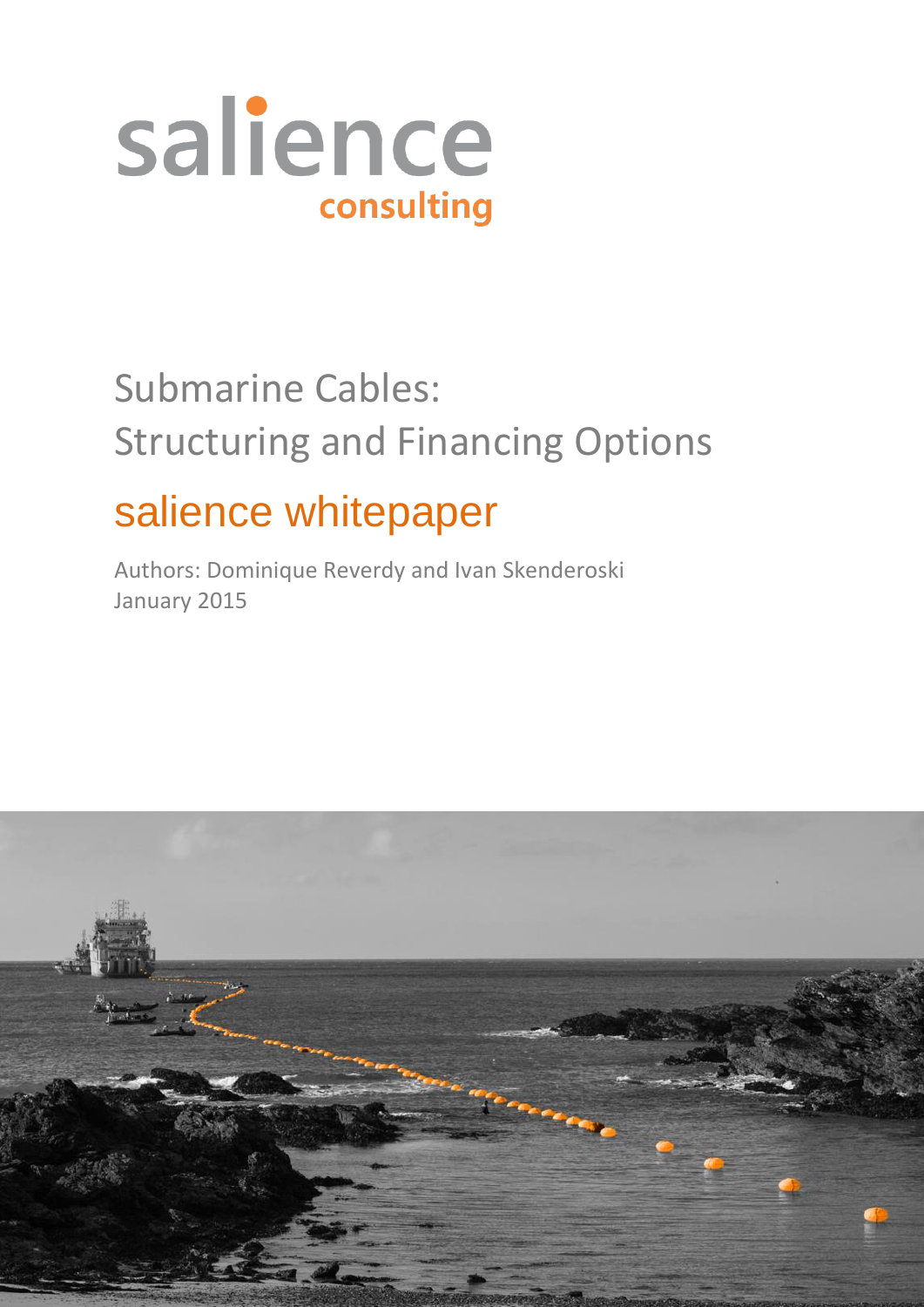

### Table of Contents

| $Introduction \hspace{1.5cm} 16$ |  |
|----------------------------------|--|
|                                  |  |
|                                  |  |
|                                  |  |
|                                  |  |
|                                  |  |
|                                  |  |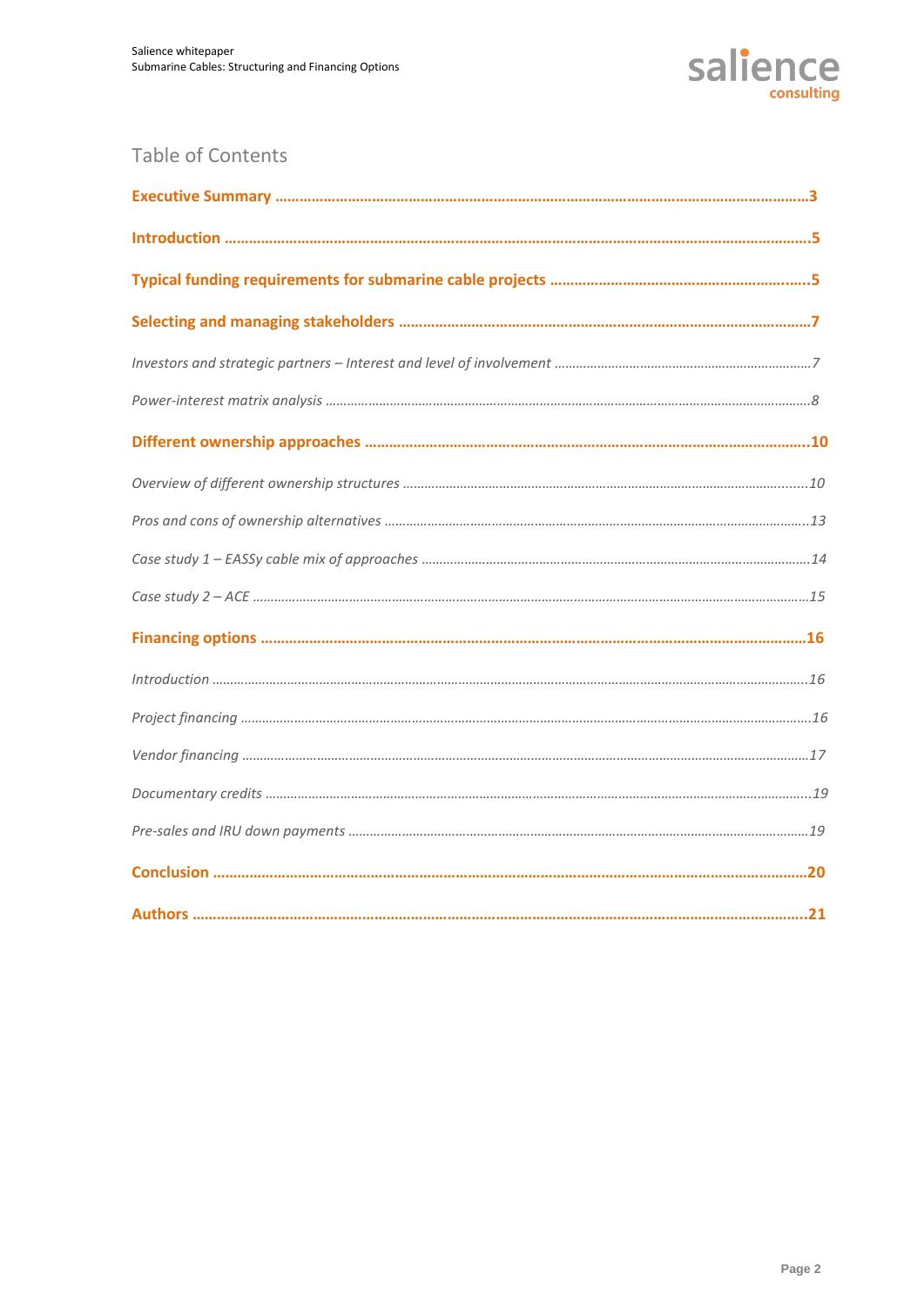### Executive summary

There is no longer question about the key importance of affordable broadband communication for the development of a country its public welfare and its economic growth. This has been the key driver for impressive growth rates witnessed in developed countries, and no less impressive expected growth rates, not only in emerging market, but also in what appears to be mature markets.

Adding to this the multiplication of data services, the emergence of big data, and the overall willingness to access all services and data in a non-discriminatory fashion, broadband market is still anticipating healthy growth around the world, and in particular in MENA region.

In its recent report on broadband services in the MENA region, the World Bank mentions that from 2012 to 2017, internet traffic is expected to grow in the region by 41% compound annual growth rate. In 2017, internet traffic is expected to be 204 times higher than its level in 2006.

This has direct implications on the need for increased infrastructure, and many analysis have dealt with national broadband strategies (cf. Salience white papers on the topic). However, it is worth noting that implications shall spread to international connectivity and in particular subsea cable industry. This justifies that despite the presence of 10 to 15 subsea cables linking MENA countries there are still many existing new ventures considered underpinned with robust business plans.

Once the viability of a subsea cable project is analysed, from technical and socio-economic viewpoint, careful considerations is needed on the venture composition and the capital structure.

Any such venture must aim at achieving a set of objectives that are common across these projects:

- **Minimising their upfront funding commitments**
- Keeping the management control of the project
- De-risking the business case by achieving some pre-commitment from landing partners
- Increasing their political influence in the view of facilitating the network deployment

On the other hand a potential partner will also have its personal motivation for joining the project. From experience these projects usually attract partners from the following categories:

- Government and semi-government companies
- **Landing Partners**
- Cable users
- **Investment funds**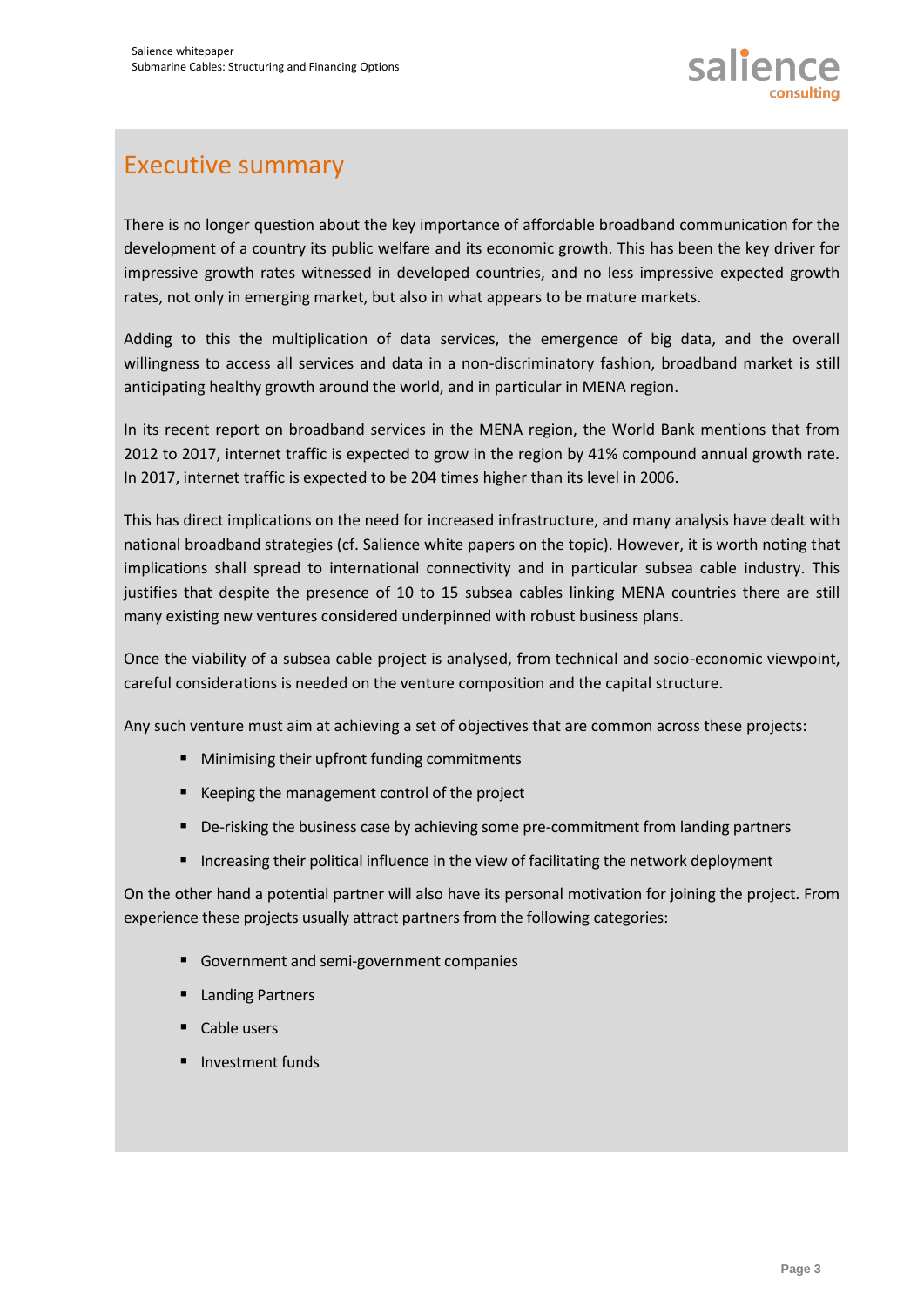Subsea project initiators shall also decide which type of contracting scheme the operating entity should follow. In the submarine cable industry three types of structures are common:

- 1. Private ownership
- 2. Consortium
- 3. Public Private Partnership (PPP)

However nowadays it is even more common that cable projects adopt more sophisticated structures mixing some of the above in the search for optimising benefits while mitigating financial and operating risks.

Partnership that will facilitate the rollout of the network can mitigate some of the operating risk. This can be provided by either various government entities which will assist in providing all necessary rights and licences or add credibility to the project, or from partners able to add a significant value to the network such as landing partners or onward capacity providers.

Operating risk can also be mitigated by securing significant amount of capacity sales before RFS. Typically landing station providers tend to fulfil this role but other network operators or even government entities could be able to bring this to the project. Pre-sale down payments are a common way to reduce financial exposure in an industry where long terms IRUs are frequently used, especially at the beginning of the lifetime of the cable.

Financing might be used either to provide direct funding of the project or for securing shareholder contribution. Although the raising of financing often proves opportunistic and in order to have well balanced financial sheets, it is generally accepted that OPEX should be financed via short term facilities whereas CAPEX should be financed with long term credits or equity. Various options for arranging the financing exist such as:

- Project Financing provided by Development Financial Institutions (DFIs), Government Export Credit Agencies or conventional banks
- Vendor financing in the form of short term favourable payment terms to long term loans backed by vendor's financial institution
- Documentary credits which are debts provided by a bank or a financial institution for the sole purpose of the acquisition of a specific good – with payments from the bank directly to the vendor
- Down payments from the pre-RFS and IRU sales therefore reducing the need for other financing

In conclusion, the structure of a subsea project, as well as its financing, must be addressed at a very early stage, as these are keys to the success of the venture, even before a stable business plan, as history shows in the major project failures.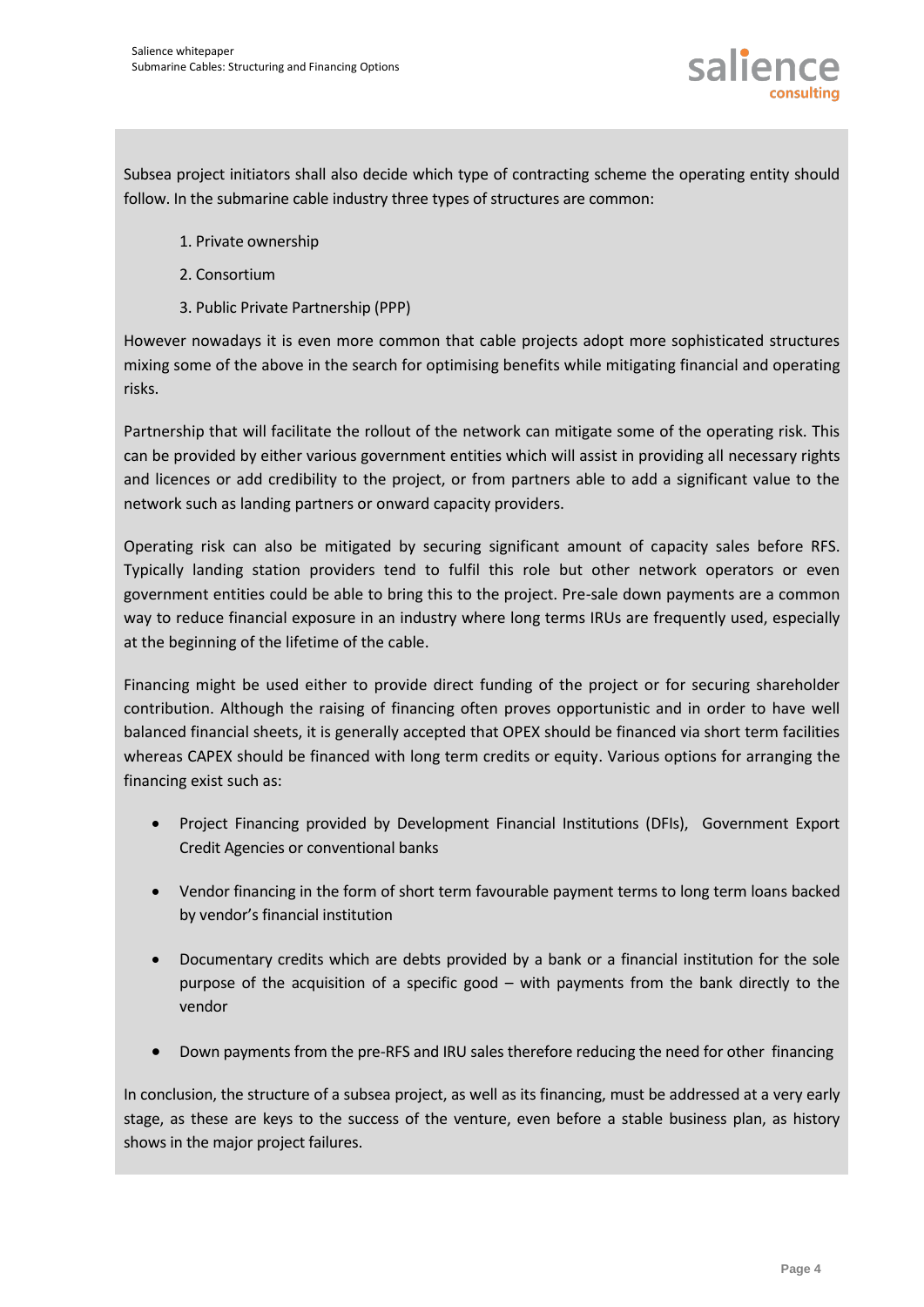### Introduction

The aim of this white paper is to analyse and compare different commercial structures and financing options applicable for submarine cable ventures.

Initially we define the typical funding requirements for a submarine cable are how the spending is divided between the Capital Expenditure (CAPEX) and the Operating Expenditure (OPEX) components applicable across the cable lifespan.

We then identify the potential stakeholders and their motivations for investing or participation in submarine cable projects.

In the next section we cover different approaches for the equity shareholders such as private, consortium cable and a hybrid/mixed approach and compare the pros and cons of each approach. We also describe the different debt financing schemes available. For all of these and where applicable we provide real examples from the industry.

Lastly we conclude with specific recommendations on the factors that need to be considered for all new investors in the submarine cables.

### Typical Funding Requirements for Submarine Cable Projects

As in any large infrastructure project, submarine cable projects require heavy upfront CAPEX investment with the ongoing operational expenditure being relatively low (usually less than 6% of the CAPEX per annum) which should be funded by cash inflows generated by the project. In general the funding requirement for this type of project could be split into two categories:

Pre Ready For Service (RFS) date:

- **Cable build CAPEX**, payable to the main manufacture and cable installation supplier and other contractors involved in project management of the build
- **Operational and team costs** during the cable build phase, including any presales and marketing expense during the build phase
- **Payments required to secure IRU onward capacity** needed for the end to end circuits (if applicable)

Post RFS date:

 **Ongoing operational costs** until the cash-flow from the capacity sales covers the OPEX of the company.

The typical build timeframes for submarine cables would be in the region of one to three years depending on the cable length and the complexity of the marine operations.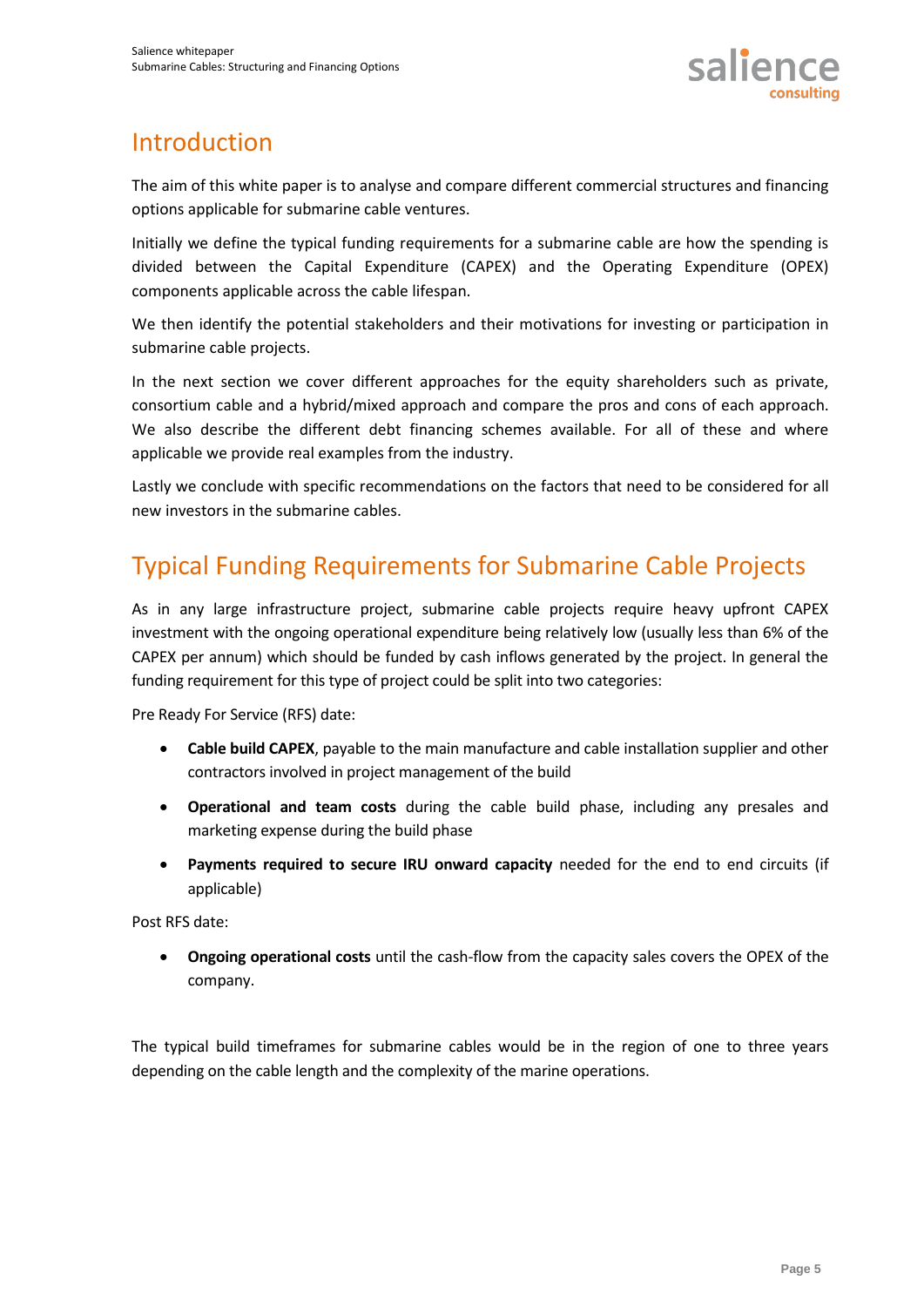

**Figure 1 - Subsea Project Milestones in the Middle East**

We note that for most of the cables especially for the ones deployed across the Middle East the achieved RFS date is usually delayed from the initially planned RFS date due to various complications – with majority of the factors being of non-technical nature.

We also note that the actual payment curve could widely differentiate from the planned payment schedule. The figure bellow shows the difference between the planned and the actual cumulative cable build CAPEX profile of a recent deployment.



**Figure 2 - Typical cumulative CAPEX cable build schedule**

The cable OPEX is dependent on a number of factors such as technical choices, operational and restoration strategy. The below represents a typical OPEX cost structure as a function of cumulative CAPEX, for an average consortium based subsea cable.

salience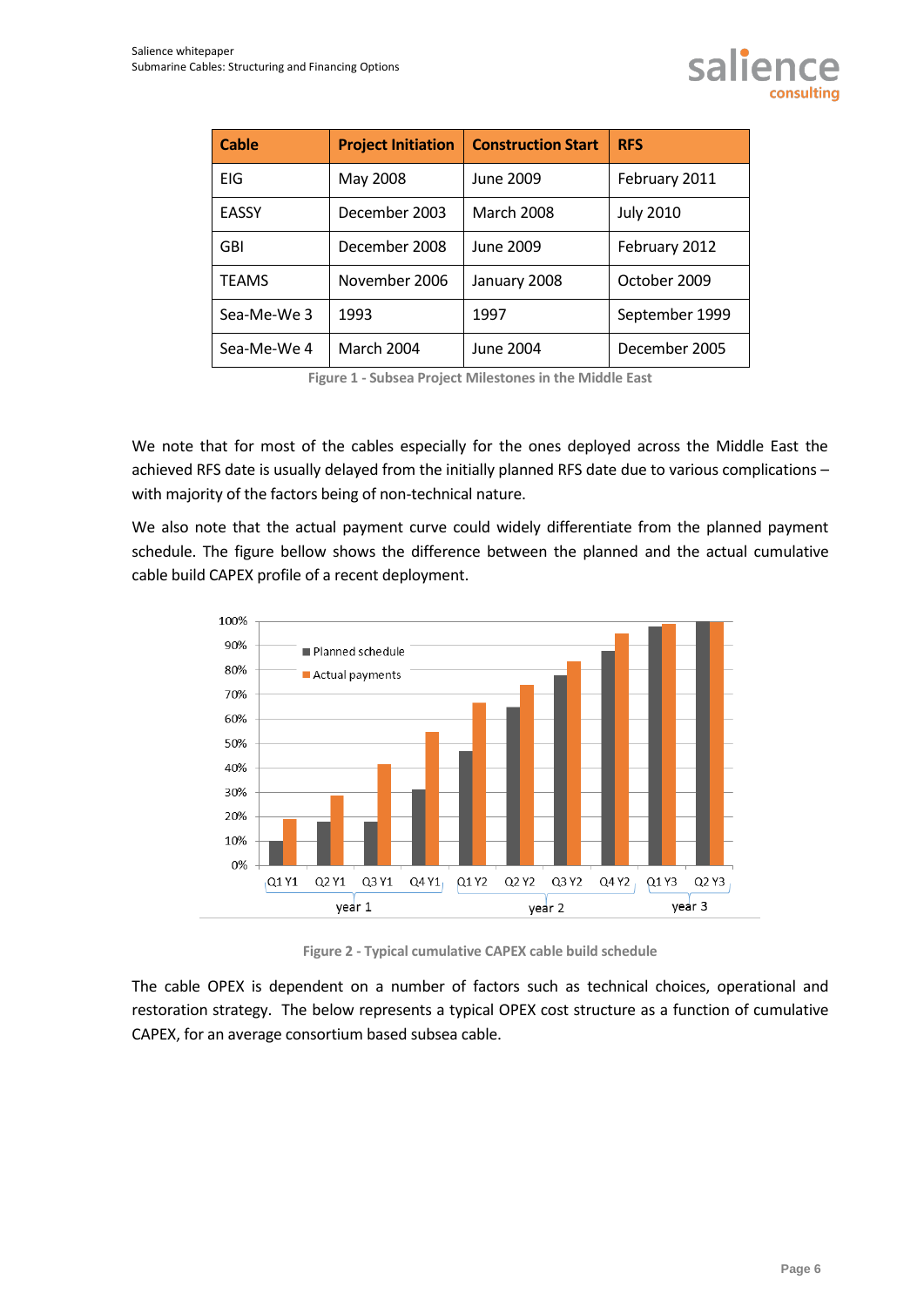

salier

Based on the above, any new submarine cable venture will need significant funding well before generating any revenues, as RFS date could be fairly far from initial rollout. As we will elaborate further in this document, some of these funds might come from a pre-sales activity and downpayments of landing partners and some need to be secured through other means.

### Selecting and managing stakeholders

#### Investors and Strategic Partners - Interests and level of involvement

For the project initiators, the need for involving additional stakeholders can be motivated by two factors:

- 1. Additional financing (Passive equity financing)
- 2. Political and commercial influence (Strategic partnership)

A passive investor, such as a general investment fund, once convinced by the feasibility of the project and its potential return on investment, might require, in addition to the acquired equity, to be represented at the Board of Directors (BoD) but shall not interfere in the daily operations.

However a strategic partner would demand some level of operational control, either by taking over 50% of the management control or by filling some of the key executive positions. These details are generally agreed upon within the Shareholder's Agreement. On the other side the project initiators will be reluctant to give away management control unless is strongly justified by commercial and/or political upside brought by the new strategic partner. The upsides are generally in one of the following categories:

- 1. **Financial and political support** to the landing of the cable abroad
- 2. **Accelerating authorisation** and regulatory approvals nationally
- 3. **Provide customer base** from cable RFS

It is essential to be guaranteed at least one of these upsides before considering new strategic partnership. Having stated this, it is not uncommon to be imposed a strategic partner, generally a landing party, for the mere feasibility of the project.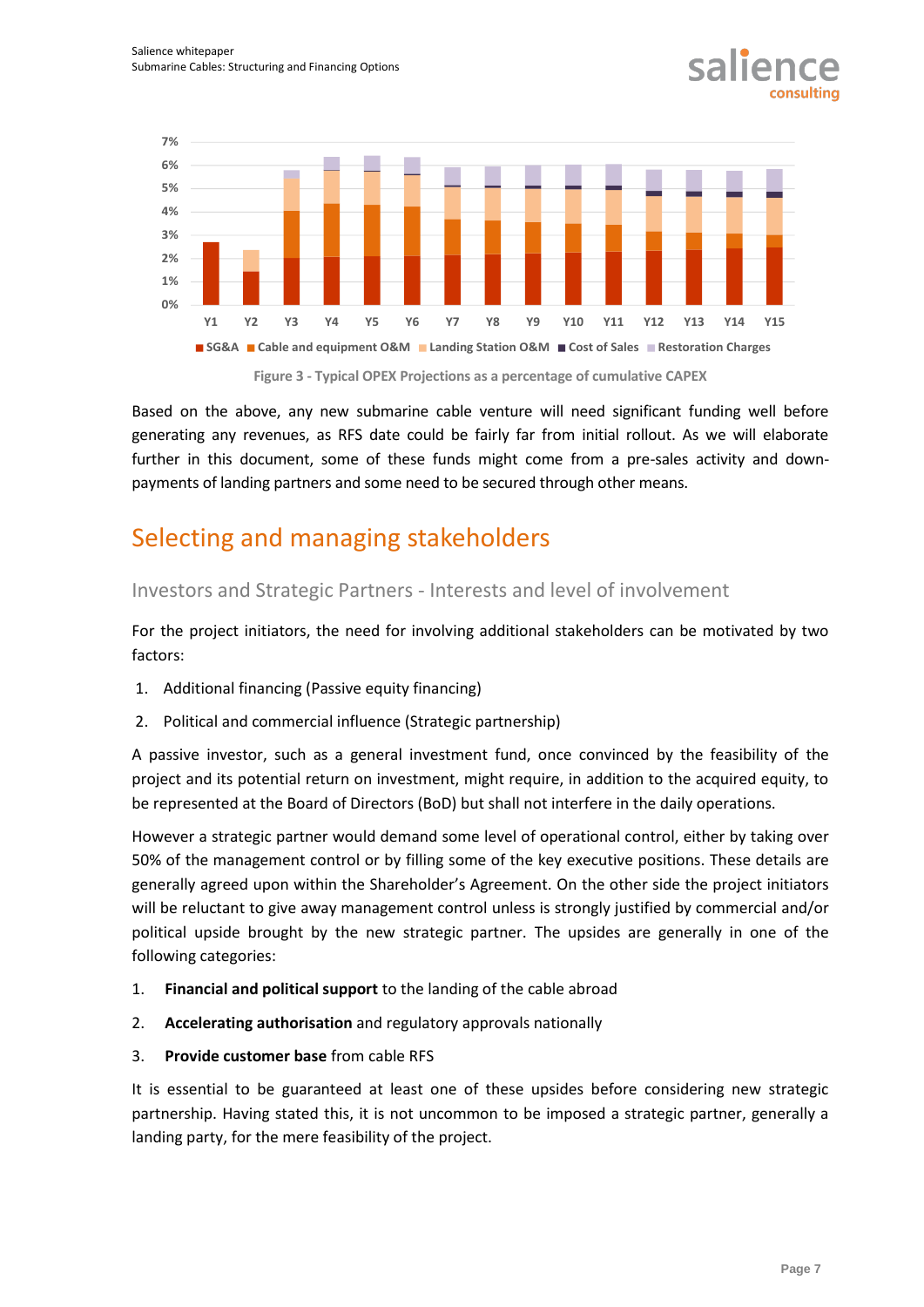

There are a usually few types of strategic partners, whose contributions vary from one another:

#### **Government & semi-government companies**

These are usually not related to the telecom industry, but would add significant political positioning to the project, in exchange of equity. In this arrangement, some level of financing will also be added, whether directly or through the procurement of collateral therefore facilitating external funding.

#### **Landing partners – licensed for international gateways**

These are the licenced telecom operators that could land subsea cables and operate a landing station in one of the targeted countries. By partnering with these entities the lead time for setting up a landing station, including permitting and building would significantly decrease. And in some cases this might be the only way to land a cable in the chosen countries.

The partnership is generally in the form of a commercial agreement based on colocation and O&M. However, a landing partner may also be considered as an equity partner, bringing to the project not only landing facilities, but also some level of financing.

#### **Cable users - ISPs, mobile and fixed telecom companies, international telecom operators needing transit**

Any telecom service provider operating or selling in the countries where the submarine cable lands could be considered for partnership. The usual relationship would be of a commercial nature in the form of preselling of capacity and gaining early cash inflow that would significantly decrease the need for additional financing. Equity partnerships could also be considered against cash input, though this would go with a right to upgrade, effectively depriving the initial project owners from a share of the cable capacity.

#### **Investment funds with some management control**

Some investment funds, with a strong telecom expertise, such as Mubadala or EIT in the UAE, could contribute to equity with a significant share of the management control. These are used to take an active part in the operation, and can bring executive experience, as well as potential synergies with their existing assets, such as purchasing power.

As example, Dubai based EIT, the international ICT investment branch of Dubai Holding, has acquired 30% of the pan European cable wholesaler Interoute in 2005. To date, EIT is still heavily involved in the operations of the cable operator, and could now be seeking a profitable exit.

#### Power-interest matrix analysis

Once a list of potential partners that could positively contribute to the project is established, it is essential to understand the motivation of each one of them. The Power-Interest matrix is one way of (graphically) presenting the findings of a stakeholder analysis. The matrix below positions stakeholders according to two key attributes: the level of power (influence) they hold and the level of interest they have in the project.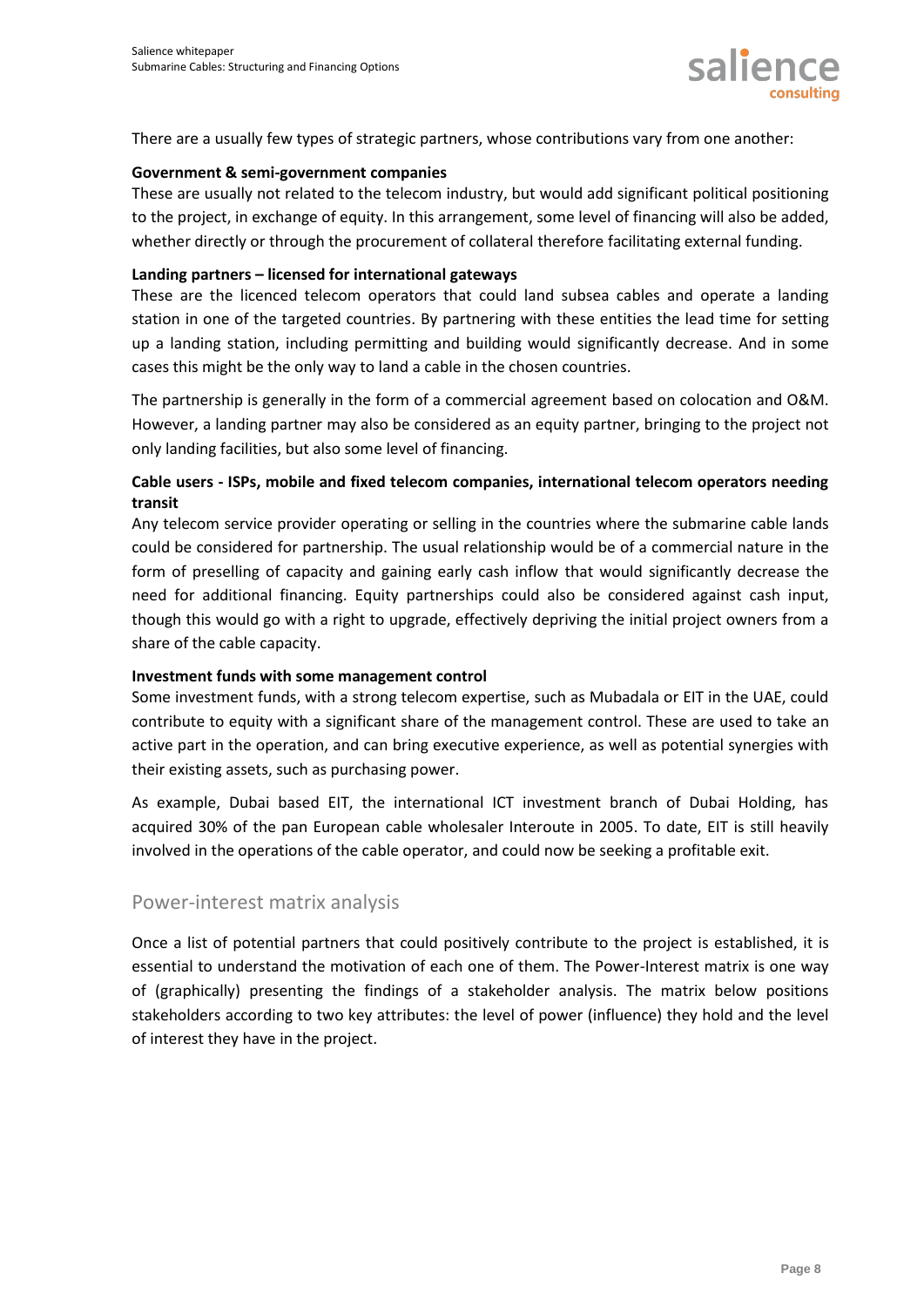| <b>High Power - Low Interest</b>         | <b>High Power - High Interest</b>        |  |  |
|------------------------------------------|------------------------------------------|--|--|
| Stakeholders whose actions can           | Stakeholders whose actions can           |  |  |
| affect the project's ability to meet its | affect the project's ability to meet its |  |  |
| objectives but who do not stand to       | objectives and who stand to lose or      |  |  |
| lose or gain much from the project       | gain significantly from the project      |  |  |
| Low Power - Low Interest                 | Low Power - High Interest                |  |  |
| Stakeholders whose actions cannot        | Stakeholders whose actions cannot        |  |  |
| affect the project's ability to meet its | affect the project's ability to meet its |  |  |
| objectives and who do not stand to       | objectives but who stand to lose or      |  |  |
| lose or gain much from the project       | gain significantly from the project      |  |  |

**Table 1 - Power - Interest Matrix**

The level of power depends on the quantity and type of resources a stakeholder can mobilise to promote its position regarding the project.

On the other hand, the level of interest refers to the priority and importance the stakeholder attaches to the project. It is a measurement of how interested (or motivated) the stakeholder is in influencing the decision-making process. It is assumed that the more stakeholders are aware of what they stand to gain from a project, the higher their level of interest will be.

The combination of these two attributes helps in assessing the capability a stakeholder has to block or promote their position regarding the project, join with others to form a coalition of support or opposition, and influence the decision-making process.

Example of Power – Interest Matrix for EASSy cable is given below:



**Figure 4 - Initial Power - Interest Graph for EASSY1**

l

 $<sup>1</sup>$  A stakeholder analysis of the EASSy - ABIODUN JAGUN</sup>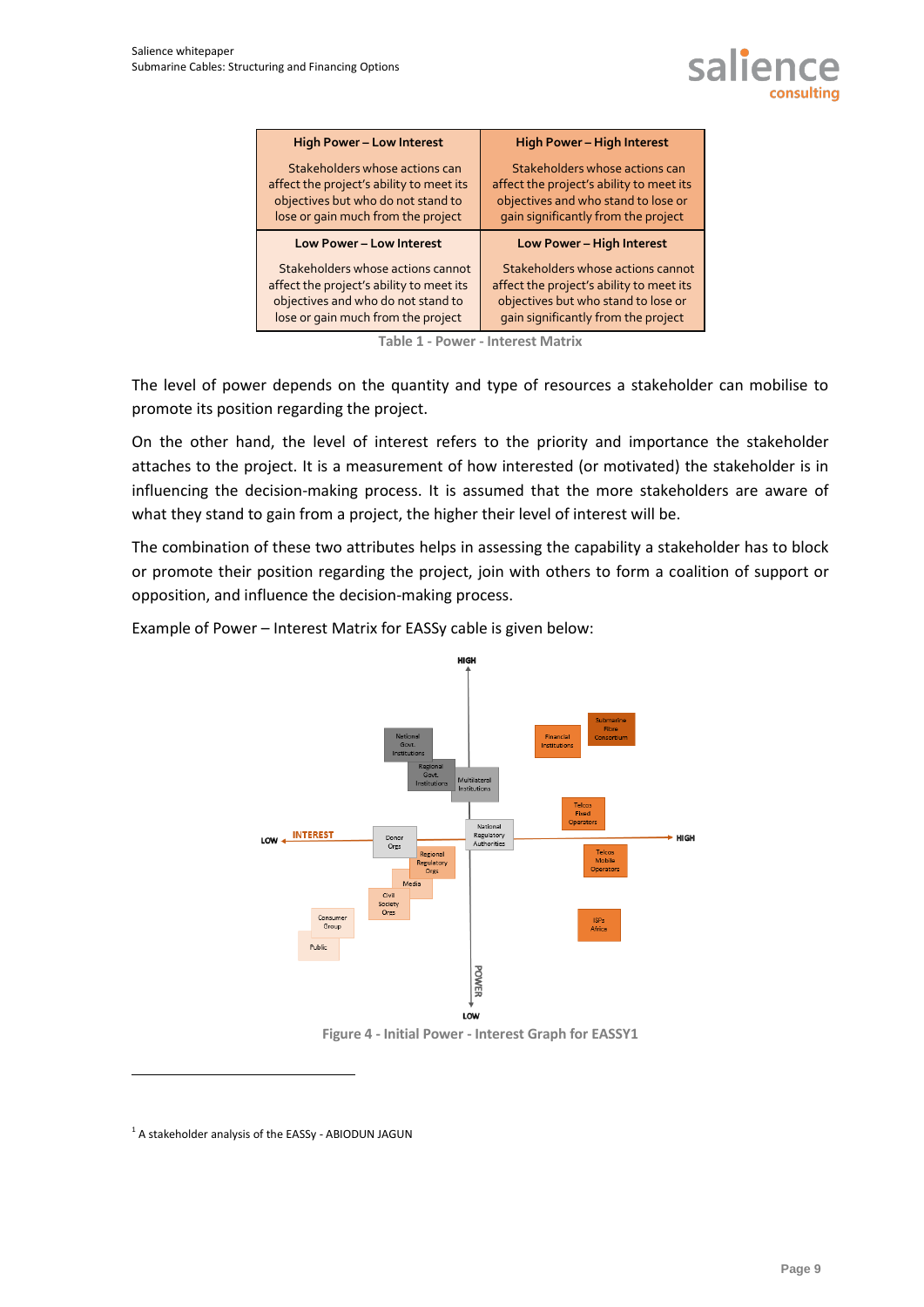### Different ownership approaches

#### Overview of different ownership structures

There are three main ownership structures that are common in the submarine cable industry. They usually differ in nature and the specific commercial objectives that are to be achieved.

#### **Private Cable - wholly owned by investment vehicles**

In this structure, investment is made by one or several strategic investors (such as sovereign funds) to profit on the commercial opportunity created by underserved growing demand in the specific region or countries. More importantly the investment enables wider strategic development of other vertical sectors (e.g. Telecom, ICT, Education) that depend on availability of reliable fair-priced international connectivity.

The investors involved usually have a wider portfolio of regional investments and are looking at a cable investment to support some of their other interests. The interests here could range from development of specific industry such as education and R&D as in the case of the Qatar Foundation with GBI, to protecting national and regional interests by creating secure and reliable communication links with the particular country or region.

In the case of the direct shareholders being Investment Funds, the cable does not generally allow for direct investment by an operator nor provide exclusivity to specific operators. These are nondiscriminatory and provide open and fair access to the cable capacity for all access seekers.

The investment vehicle might also be directly owned by an operator or telecom group that sees direct synergies in owning a subsea cable. This is the case with Orascom's MENA cable, and Reliance's Flag. The latter has invested heavily in the deployment of its worldwide submarine cable system, in order to economically offer managed wide area network services over the six continents.

The decision making procedures are similar with the other private cables enabling quick and efficient decisions to be made – with the added influence of preserving the strategic wider aims of its investors and enablement of adjacent markets. In this case the decision to expand or upgrade might be based on a strategic direction for development of the region or specific enablement of industry sector in the region.

As these cables base their business case on overall demand projections and underserved market need, they do not require any customer's pre-commitment. The initial cost is borne by the raising capital exercise and the cable products will be offered and sold to all operators without (usually) exclusivity given to specific entity.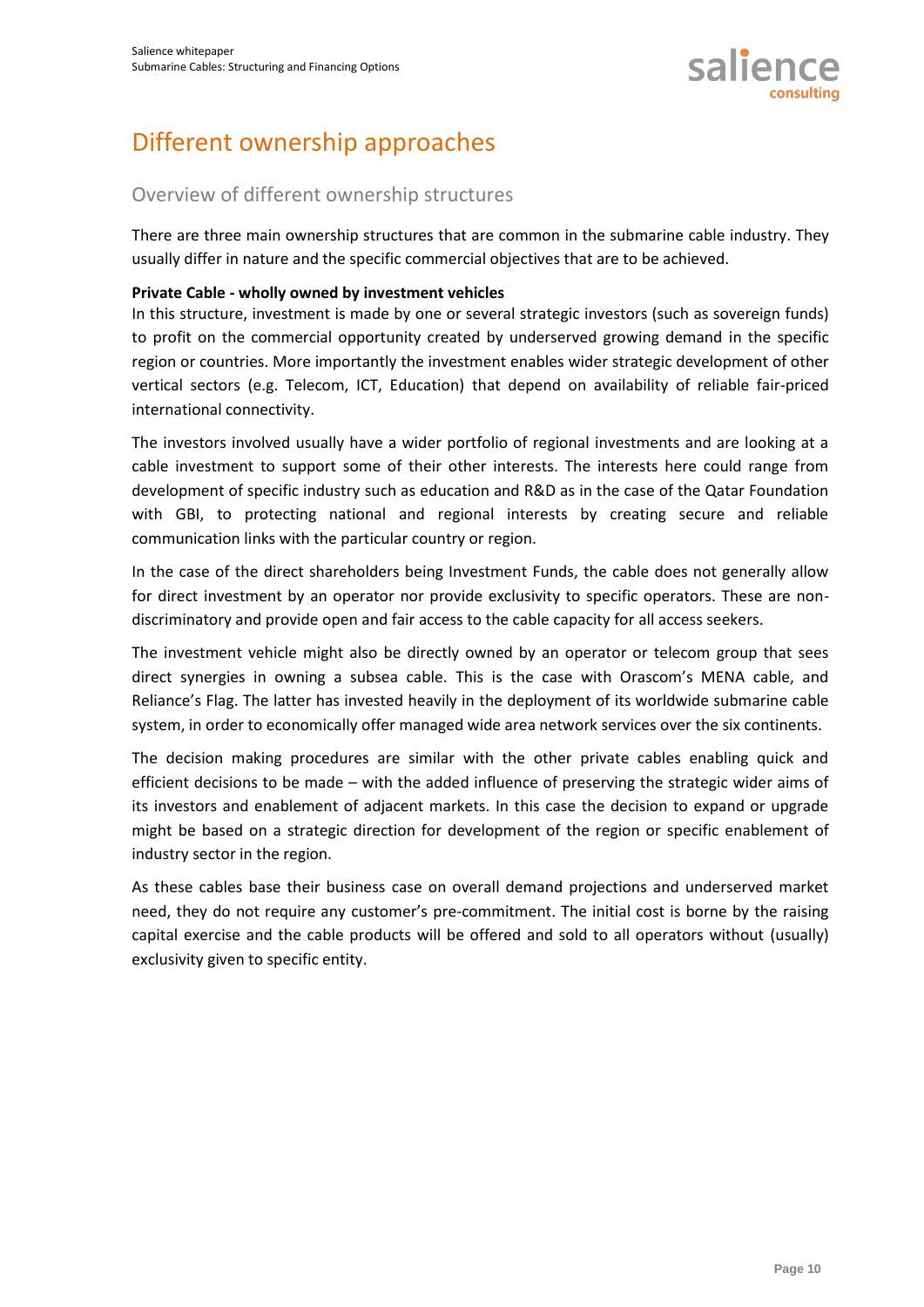

#### **Consortium cable**

Historically, this type of arrangement for building and operating submarine cables has been established to help interconnecting the incumbent state-owned telecommunication networks in order to enable international voice and data services. More recently, private operators and groups have also teamed up into consortiums, with the view of either owning international broadband access for their own operations (MTN in WACS), or to be able to offer competitive wholesale solutions (TTCL in EASSy).

In essence operators establish a need for data links between a number of international points and then group together (in a consortium) to satisfy that need by jointly building and operating a submarine cable.

Capital costs are entirely borne by the consortium members, in accordance with their ownership agreement, usually referenced to Construction and Maintenance Agreement (C&MA). Each member is allocated units of capacity in Minimum Investment Units (MIUs) or Minimum Assignable Unit (MAUs), according to their participation. In short, the overall cost of the system is divided by the investors with some mutually agreed volume discount matrix to factor the actual money paid by each investor.

In order to illustrate this, a typical case of a cable consortium is given below.

The C&MA gives the total investment split into MIUs and all network segments are allocated a distance related number of MIUs. The table below shows the agreed MIUs allocation table between all landing stations of the cable. Each operator according to its financial contribution is allocated a given quantity of MIUs.

| <b>CLS</b>     | $\overline{2}$ | 3     | 4     | 5     | 6     | 7     | 8     | 9     | 10    | 11    | 12                   | 13    |
|----------------|----------------|-------|-------|-------|-------|-------|-------|-------|-------|-------|----------------------|-------|
| 1              | 400            | 2,025 | 2,363 | 3,997 | 4,294 | 5,673 | 6,241 | 7,452 | 8,771 |       | 12,004 12,254 12,049 |       |
| $\overline{2}$ |                | 1,625 | 1,963 | 3,597 | 3,154 | 5,273 | 5,841 | 7,052 | 8,371 |       | 11,604 11,854 11,649 |       |
| 3              |                |       | 670   | 2,304 | 1,861 | 3,980 | 4,548 | 5,759 | 7,077 |       | 10,310 10,560 10,355 |       |
| 4              |                |       |       | 1,656 | 1,213 | 3,332 | 3,900 | 5,111 | 6,430 | 9,663 | 9,913                | 9,708 |
| 5              |                |       |       |       | 857   | 2,976 | 3,544 | 4,755 | 6,074 | 9,307 | 9,557                | 9,352 |
| 6              |                |       |       |       |       | 1,793 | 2,361 | 3,572 | 4,891 | 8,124 | 8,374                | 8,169 |
| 7              |                |       |       |       |       |       | 568   | 1,779 | 3,098 | 6,331 | 6,581                | 6,376 |
| 8              |                |       |       |       |       |       |       | 1,211 | 2,530 | 5,763 | 6,013                | 5,808 |
| 9              |                |       |       |       |       |       |       |       | 1,429 | 4,662 | 4,912                | 4,707 |
| 10             |                |       |       |       |       |       |       |       |       | 3,441 | 3,691                | 3,486 |
| 11             |                |       |       |       |       |       |       |       |       |       | 250                  | 1,955 |
| 12             |                |       |       |       |       |       |       |       |       |       |                      | 2,205 |

**Table 2 - MIUs Allocation Table**

According to the level of contribution each consortium member is classified as Tier A, B, C, D or E and given an agreed discount. The table below gives an example of how discounts can be structured, in order to incentivise a bigger group to maximise their contribution.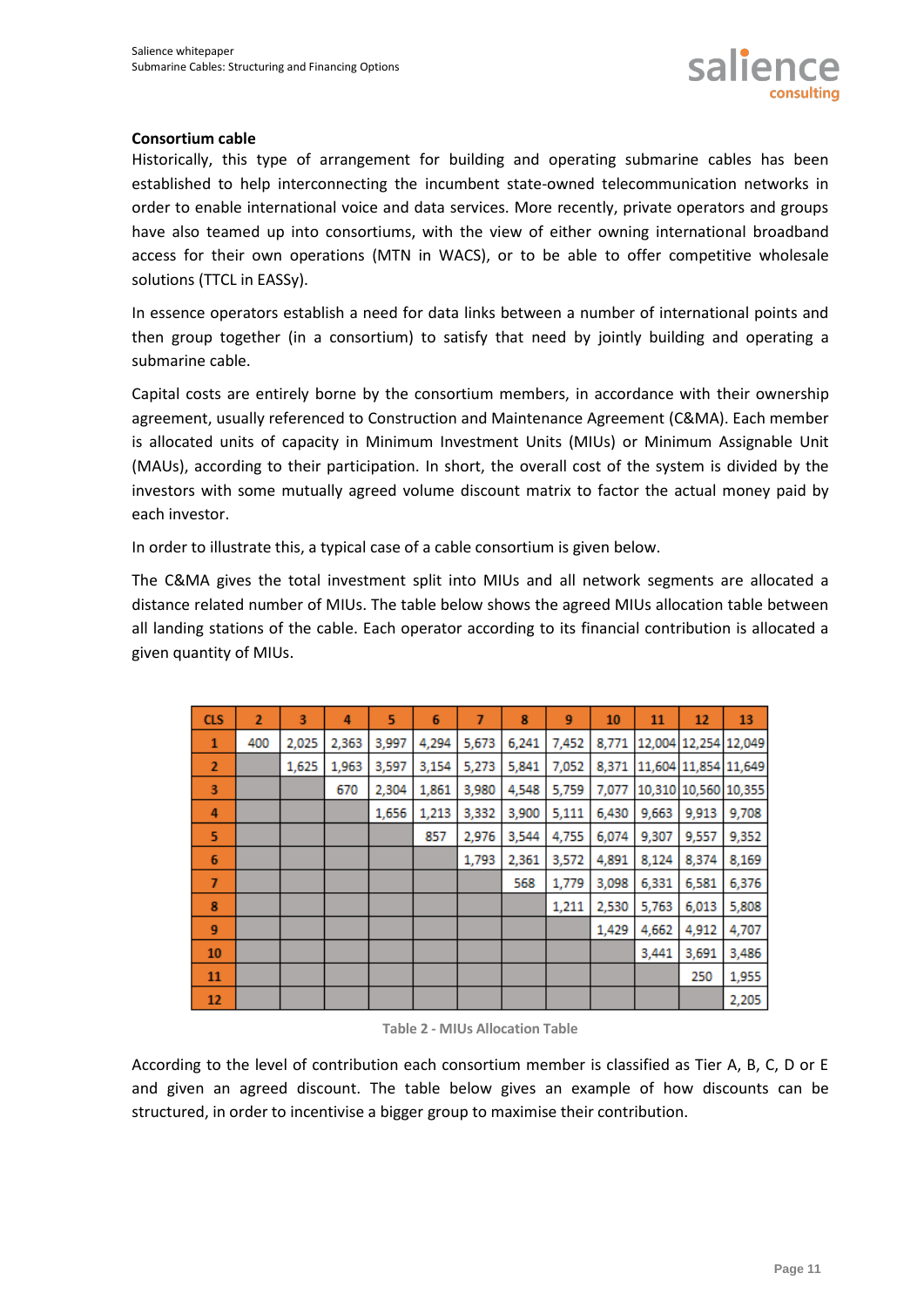

| <b>Tier</b> | <b>Initial Investments</b><br>(USDm) | <b>Price</b><br><b>Ratio</b> | <b>Cost per STM1</b><br><b>End-to-end (USDk)</b> |
|-------------|--------------------------------------|------------------------------|--------------------------------------------------|
| Tier A      | > 50                                 | 1.0                          | 214                                              |
| Tier B      | 40 to 50                             | 1.2                          | 256                                              |
| Tier C      | 30 to 40                             | 1.4                          | 299                                              |
| Tier D      | 15 to 30                             | 1.7                          | 363                                              |
| Tier E      | < 15                                 | 2.0                          | 428                                              |

**Table 3 - Consortium's Tier Structure**

This is to say that capacity unit cost for a Tier C member would result 1.4 times (i.e. 40%) higher than what a Tier A member would pay.

In addition to the initial investment, each operator shall contribute to the O&M expenses, at cost, according to its personal share of the cable.

Each operator can activate its allocated MIUs/MAUs upon request to the consortium central office. By doing so it will need to use some of the landing stations, leading to additional rental charges, preagreed within the C&MA.

These landing stations are not included within the total cable investment. Landing partners are generally the consortium members and they incur the total cost of building and operating the landing stations. These costs are then retrieved from the consortium either in one shot upon RFS or along the life time of the cable. The Central Billing Party, representing consortium's body in charge of the finance side of the cable deployment, is putting in place complex mechanism to ensure total investment recovery for the landing partners.

In some cases, landing partners are reimbursed along the lifetime of the asset, as each connected operator is charged with a monthly contribution towards the landing station it uses.

Finally, we note that a consortium rarely has a legal structure as it only represents a cost sharing agreement where each member owns part of a major asset. If necessary consortium members can seek financing separately, but the consortium itself cannot incur any debt.

#### **Public Private Partnership (PPP)**

As per the World Bank's ICT organisation, "*a Public Private Partnership (PPP) is an agreement between the government and private organisations to develop, operate, maintain and market a network by sharing risks and rewards*".

The involvement of public entities within private projects, in particular complex international telecom projects generates benefits for the whole value chain. Providing that government's incentives relate to public welfare rather than personal profit PPPs tend to enable higher risk projects with lower return expectations to be feasible.

The involvement of private players also impacts and decreases the project risk for the public sector, as it ensures higher quality of service and some anchor customers. Additionally, the combination of private player's purchasing power and the security of public support lead to much lower TCOs of the project.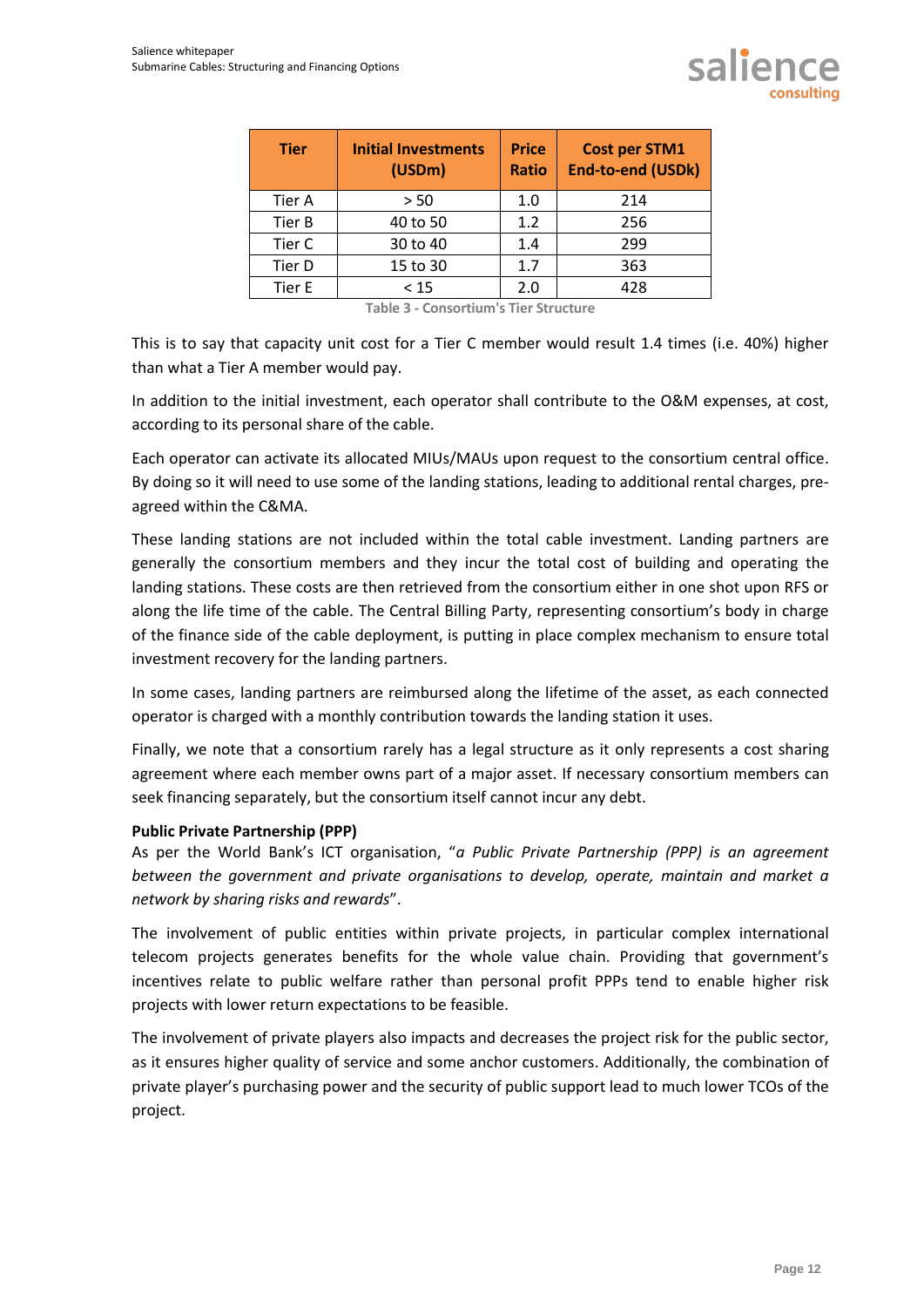For the public sector, it is also interesting to trade influence with private financing. Indeed, the direct involvement of public entities often results in shorter lead time and critical project speed. There are many forms of PPP that have been used in the telecom sector such as:

- **Consortium** type where one or more government entities take direct part in the consortium is probably the most commonly used in submarine cable ventures. For example in the ACE cable public contribution reached more than 50% of the total cost. The WACS project includes DRC's SCPT; both SEAMEWE-3 and SEAMEWE-4 include the Communication Authority of Thailand therefore demonstrating direct involvement from public sector.
- **Pre-sale Commitment**, where a public entity commits to buy in advance a major chunk of the available capacity, could also be found. This generates some initial positive cash flow, and facilitates further financing.
- **Management Contract** or Build, Operate and Transfer (BOT) type of agreement, where the public sectors gives a private player the responsibility for deploying and operating the network on its behalf against annual fees or following a revenue sharing agreement. We note that this is more to be found in the terrestrial fibre business with examples across Africa.
- **Subsidisation**: government can also subsidise the deployment of an infrastructure it believes is essential to the welfare of its citizens. In this scenario, just like for the pre-sale commitment, there is no ownership of the project nor control over the project, from the public sector.

|  |  |  | Pros and Cons of ownership alternatives |
|--|--|--|-----------------------------------------|
|--|--|--|-----------------------------------------|

We have summarised the typical pros and cons of the various approaches in the table shown below:

| <b>Structure</b>     | <b>Pros</b>                           | Cons                                   |  |  |
|----------------------|---------------------------------------|----------------------------------------|--|--|
| <b>Private Cable</b> | <b>Faster decision making process</b> | <b>Higher financial risk</b>           |  |  |
|                      | Capacity at cost for owners           | Landing complexities abroad            |  |  |
|                      | Clear accountability                  | Lower political influence              |  |  |
|                      | Easier alignment between shareholders | <b>Commercially challenging</b>        |  |  |
|                      | Higher competitive edge               |                                        |  |  |
|                      | Low/shared risk                       | Inefficient & inflexible               |  |  |
|                      | Capacity at cost for owners           | Lack of single accountability          |  |  |
| Consortium           | Predictable                           | Slow & bureaucratic approval processes |  |  |
|                      | Guaranteed access                     | Conflicts of interest between owners   |  |  |
|                      | Ease of permitting and landing rights | Compromises in decision making         |  |  |
|                      | Control for owners                    | Lack of competitive edge               |  |  |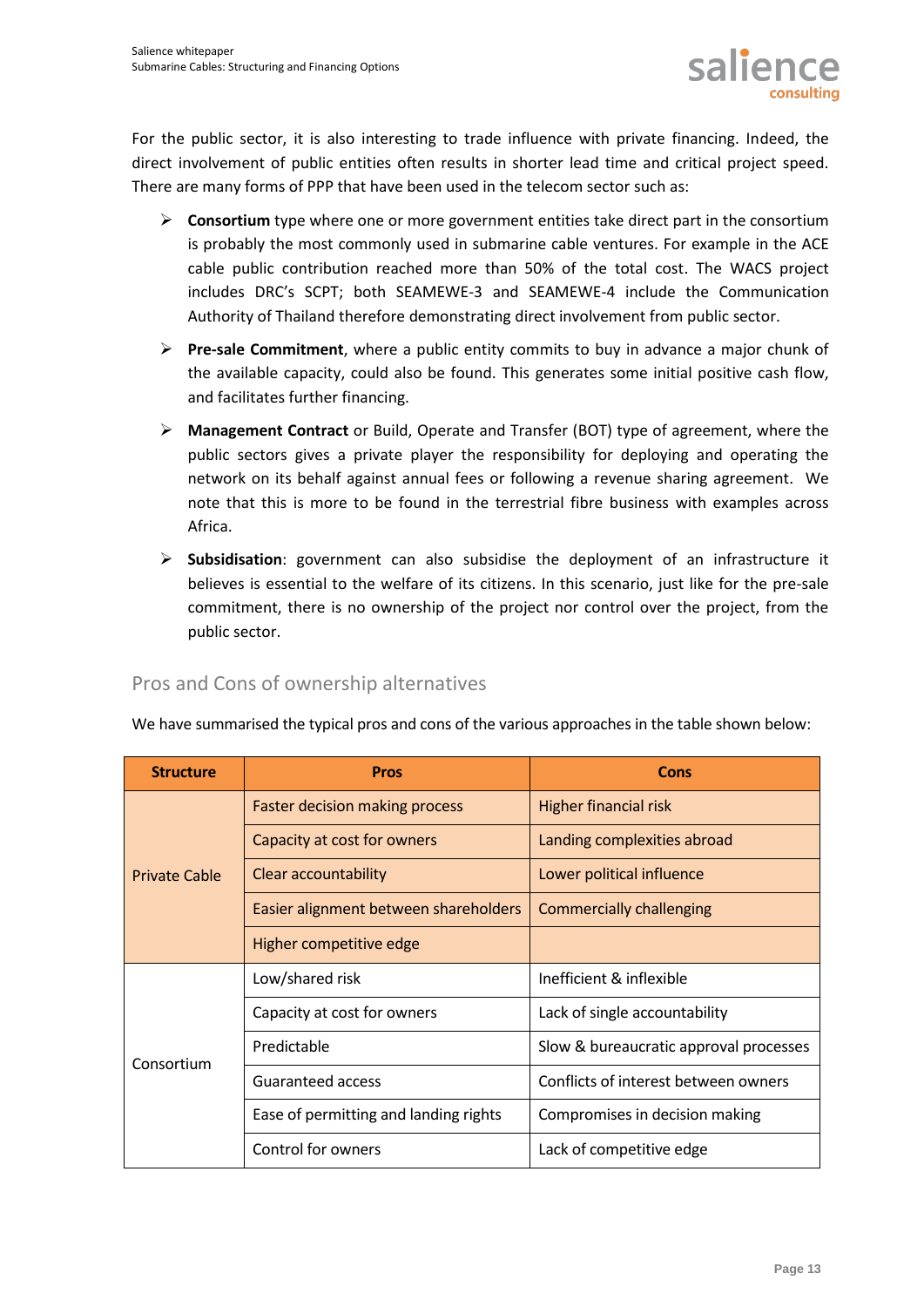|            | Lower risk                            | Inefficient & inflexible            |  |
|------------|---------------------------------------|-------------------------------------|--|
|            | Capacity at cost for owners           | Slower decision making process      |  |
| <b>PPP</b> | Higher political influence            | Could prove bureaucratic            |  |
|            | Ease of permitting and landing rights | Difficult alignment between parties |  |
|            | <b>Easier funding</b>                 | <b>Burdensome covenants</b>         |  |
|            | <b>Commercial upsides</b>             | Lower returns                       |  |

**Table 4 - Pros & Cons of various structure alternatives**

#### CASE STUDY 1 - EASSy cable mix of approaches

A new subsea venture should not feel confined to one of the above typical structures, as a mix of those can also be considered according to the specific need of the initial shareholders, the local situation of the telecom and financing market, and the objectives of all stakeholders.

Typically, consortium type of ownership structure can allow for some public involvement.

Along those lines, one of the most characteristic cases is the structure of EASSy consortium.

On paper EASSy is organised as a typical cable consortium, including various telecom players, each showing its own interest in the project.

As such, with no direct involvement of any governmental bodies, except for 5 incumbents, EASSy cannot be considered as a flagship PPP endeavour. However, WIOCC, the consortium member with the highest share of the project of (28%), is itself comprised of 14 smaller telecom players. These include public entities such as the Lesotho Communications Authority, whose objective consists of contributing to the development of its telecom sector, in a country with one of the lowest broadband penetration rates worldwide. Additionally, WIOCC was initially created for the specific purpose of enabling smaller players to jointly access ownership to some EASSy capacity, at discounts normally reserved to bigger players. Finally, WIOCC's initial mission was to open the most remote part of Africa to affordable communications. This is well summarised in WIOCC's current vision: "To make an enduring contribution to Africa's communications".

The figure 5 summarises the structure of EASSy consortium and provides more details about WIOCC venture.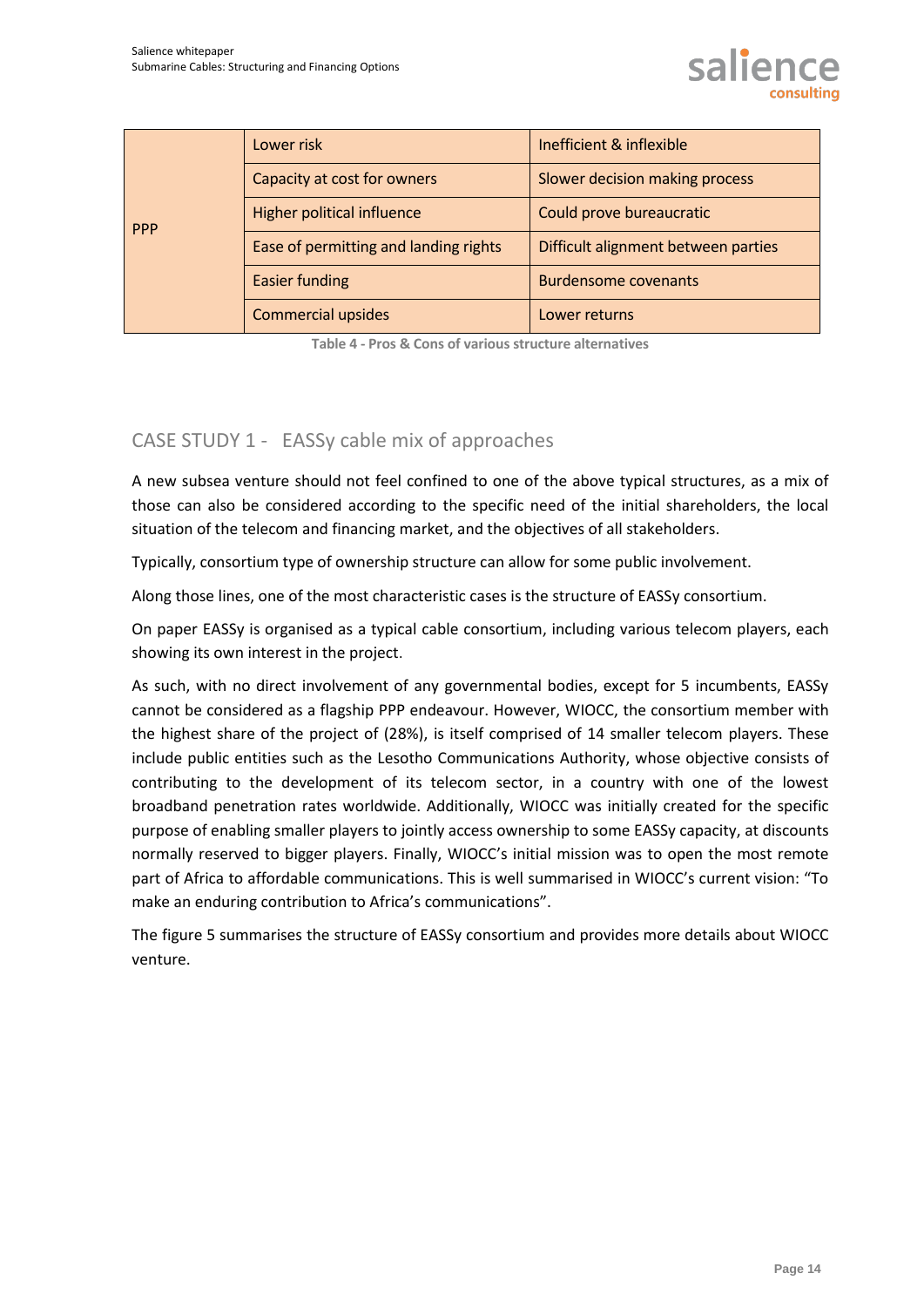

| <b>WIOCC Shareholders</b>        |
|----------------------------------|
| Botswana Telecom                 |
| Dalkom Somalia                   |
| Djibouti Telecom                 |
| Gilat Satcom                     |
| Lesotho Communications Authority |
| <b>LPTIC Libya</b>               |
| Onatel Burundi                   |
| Seychelles Cable System Company  |
| <b>TDM Mozambique</b>            |
| Telkom Kenya Orange              |
| TelOne Zimbabwe                  |
| <b>UCOM Burundi</b>              |
| Uganda Telcom                    |
| Zantel                           |

| <b>EASSy Consortium Members</b> |                          |  |  |  |  |  |
|---------------------------------|--------------------------|--|--|--|--|--|
| <b>WIOCC (28%)</b>              | <b>British Telecom</b>   |  |  |  |  |  |
| Neotel                          | Saudi Telecom            |  |  |  |  |  |
| <b>MTN Group</b>                | <b>Etisalat</b>          |  |  |  |  |  |
| <b>Bharti Airtel</b>            | Telma                    |  |  |  |  |  |
| <b>TSA - Vodacom</b>            | Zamtel                   |  |  |  |  |  |
| <b>Comores Telecom</b>          | <b>Mauritius Telecom</b> |  |  |  |  |  |
| <b>Botswana Telecom</b>         | Sudatel                  |  |  |  |  |  |
| <b>France Telecom</b>           | ITCL                     |  |  |  |  |  |

**Figure 5 - EASSy and WIOCC Structure**

#### CASE STUDY 2 - ACE

Similarly, the ACE consortium is comprised of 17 members, many of which are government bodies such as the République de Guinée Equatoriale or the République Gabonnaise. The consortium also includes a PPP SPV specifically created for the involvement of the smallest economy in the world (São Tomé Príncipe) in this major African telecom project, for which the government provides heavy subsidy.

In this type of relationship, private players benefit directly from the influence of public authorities, in the country where they land, while the government's play an active role in the development of their country's ICT.

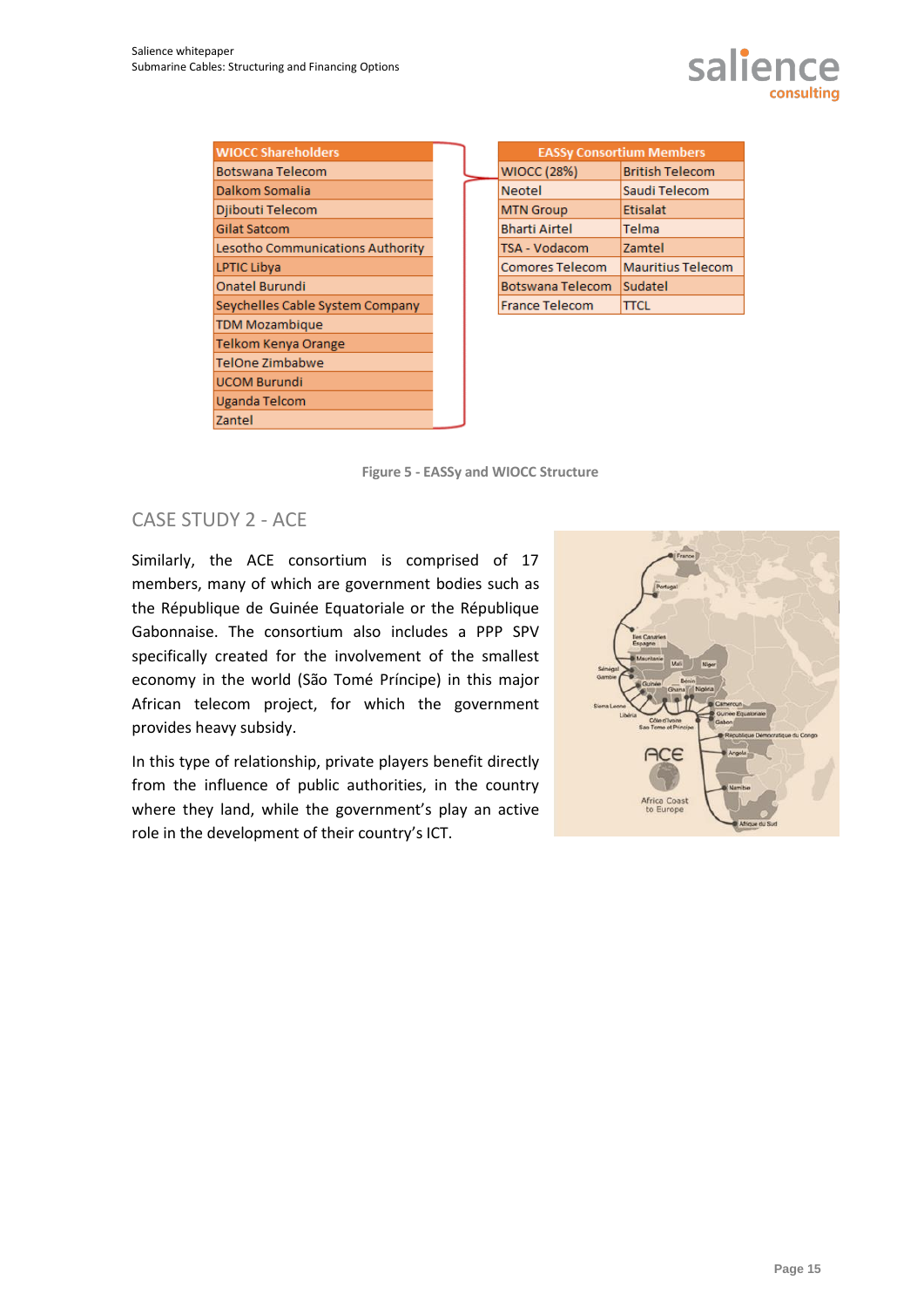

### Financing Options

#### Introduction

Financing might be used either to provide direct funding of the project or for securing shareholder contribution. Increasing leverage might lead to financing decision to improve the project's IRR.

Although the raising of financing often proves opportunistic and in order to have well balanced financial sheets, it is generally accepted that OPEX should be financed via short term facilities, whereas CAPEX should be financed with long term credits or equity.

This section deals with various alternatives for project finance and differentiation is made between short, medium and long term financing.

#### Project Financing

l

We have seen in the past that projects in developing countries often find the support of Development Financial Institutions (DFIs). DFIs are backed by developed countries and provide guarantees to risky loans as well as direct financing or even, in some cases, equity contribution to a project proven to benefit the development of underserved countries or region. This type of financing was part of the establishment of the previously mentioned WIOCC entity, the key shareholder or EASSy cable. The figure below shows the structure of WIOCC's financing.



**Figure 6 - WIOCC Financing Structure2**

The complete DFI long term loan comprises the direct financing of three DFIs, AfDB backed by 53 African countries and 25 non-African countries, France's AFD and Germany's KfW, as well as from the World Bank's IFC.

<sup>&</sup>lt;sup>2</sup> Developing and Implementing Sub-Optic ICT Infrastructures - Case Study: The EASSy / WIOCC Model (WIOCC 2013)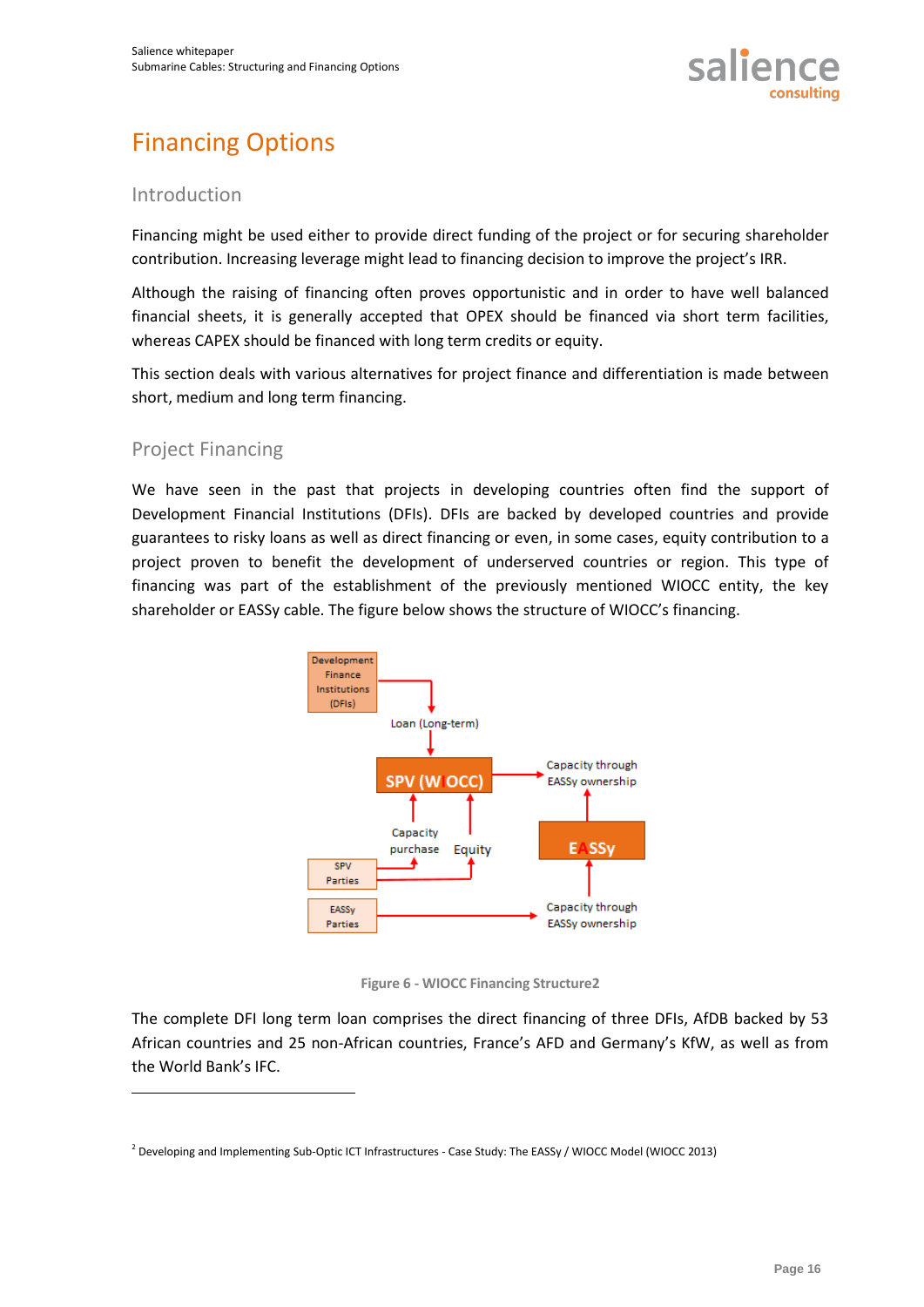

In other cases, financing can be provided by Export Credit Agencies: Government financial institutions whose objective is to support local industry exportations. For instance, Sweden's EKN provides guarantees to capital intensive projects against the acquisition of Ericsson's equipment. This year alone, EKN has issued collateral for USD 1bn loan to Telefonica (jointly with other Swedish ECA: SEK), and USD 1bn to USA's Sprint.

Alternatively, a pledge can be put against tangible assets in order to guaranty financing. Though, in the submarine industry, this is normally accompanied by a pledged on the shares of the operating company. South African operator Neotel is known for having pledged USD 2m for its SEACOM landing station, as well as participating in the USD 200m pledge towards Broadband Infraco in South Africa. Providing that a submarine project proves convincing to international lenders, a pledge on the asset could secure significant financing. It is unlikely though that full financing would be secured with such a pledge, hence requiring additional financing. This might result in a short stopping issue since a vendor financing solution, as well as an ECA, could request a negative pledge, i.e. while not requiring a pledge, will require that the investment not be pledged for another financing deal. Therefore, careful balancing of financing conditions needs to be carried out before committing all of the assets to one set of lenders.

Also, lenders might require personal guarantees from the shareholders. These generally are given by pledging shares of the shareholders businesses, as oppose to the operating company, which can be a limited SPV. Such collateral is unlikely to be requested by international lenders, but would rather be an option for raising finance on the local market.

Depending on the provided guarantees, the geographical situation of the project, the borrowed currency and the operating currency, bank financing can lead to additional costs that can range from few percentage points to several percent above one reference ratio, such as LIBOR.

Finally, as opposed to equity financing, debt financing imposes a heavy burden in terms of covenants and are closely monitored by the banks. Any breach in those entitles any lender to withdraw and consequently the borrower to reimburse part of the debt. This might be seen as a major risk in a country with significant inflation.

#### Vendor financing

In a highly competitive manufacturing industry such as telecom equipment, financing from the equipment vendors becomes a strong selling point. Indeed new telecom initiatives such as subsea cables and large mobile deployments are always CAPEX intensive, and revenues and related cash inflows only starts after the first phase of deployment. This evidently generates a spike in the need for funds at an early stage of the project. The later CAPEX commitments are set, the easier it is for the operator to generate the necessary cash due for payment. This in turn will have a significant impact on the project IRR, as it postpones cash outflows and reduces the need for upfront financing, leading to lower financing costs.

For illustration purposes we show three payment term scenarios related to the procurement of equipment worth USD 10m, assuming 15% WACC and 6% interest rate. In order to understand the savings that can be made in each case, we need to calculate the cost of equipment in real terms: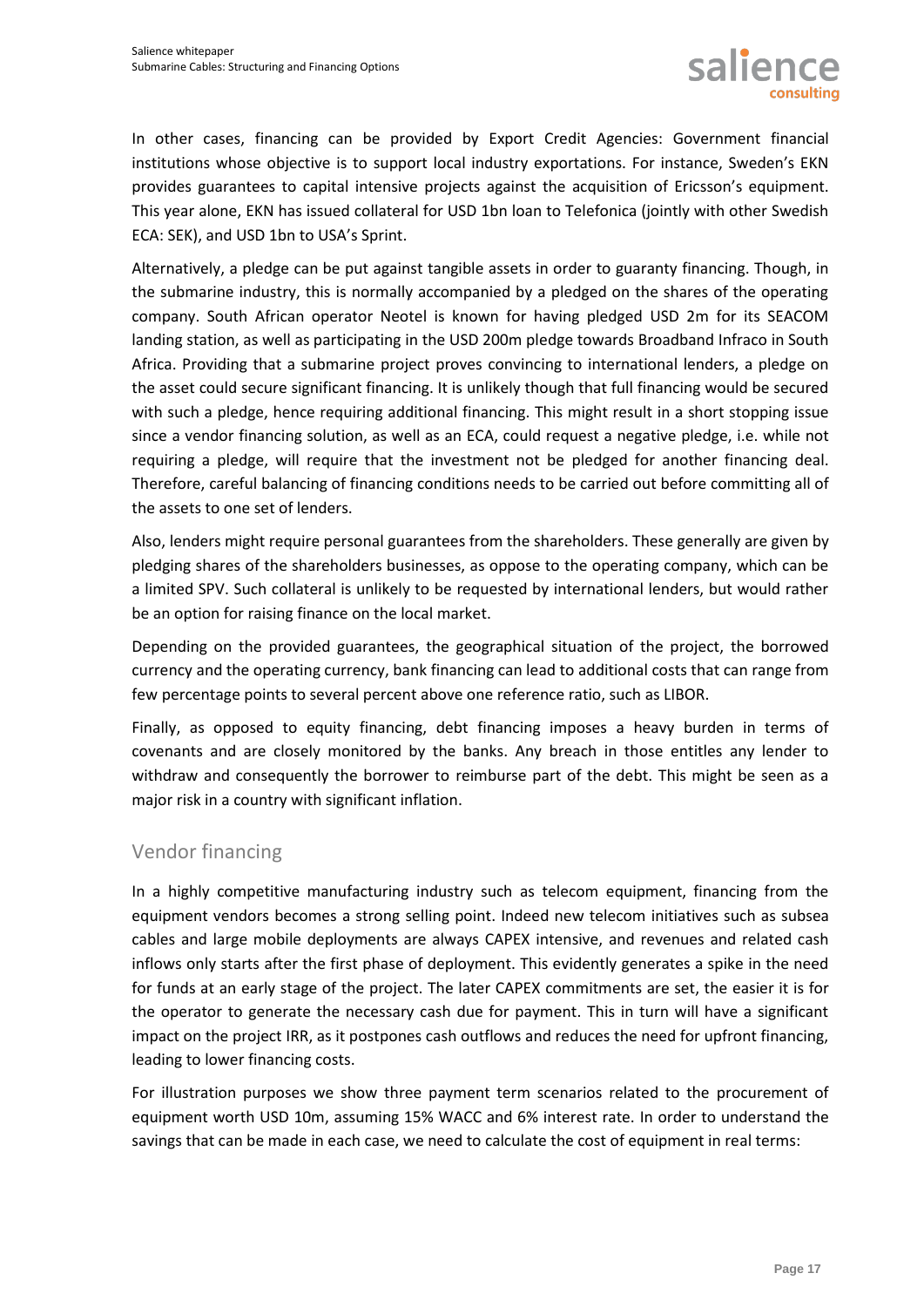

| <b>Initial Assumptions</b>                       |                          |                     |                                                                    |        |                        |  |  |  |
|--------------------------------------------------|--------------------------|---------------------|--------------------------------------------------------------------|--------|------------------------|--|--|--|
| Costs                                            |                          | 10 USD <sub>m</sub> |                                                                    |        |                        |  |  |  |
| <b>WACC</b>                                      | 15%                      |                     |                                                                    |        |                        |  |  |  |
| <b>Interest Rate</b>                             | 6%                       |                     |                                                                    |        |                        |  |  |  |
| <b>Saving Calculation</b><br><b>Payment Term</b> | <b>Discount</b><br>Ratio | Cost in<br>(USD)    | Year 1<br><b>Real Term Financing Costs Total Savings</b><br>(USDm) | (USDm) | <b>Saving</b><br>Ratio |  |  |  |
| Upon invoice                                     | 100%                     |                     | 0.60                                                               |        | 0%                     |  |  |  |
| 6 months                                         | 93%                      | 0.67                | 0.30                                                               | 0.97   | 10%                    |  |  |  |
| 12 months                                        | 87%                      | 1.30                | ٠                                                                  | 1.60   | 16%                    |  |  |  |

**Table 5 - Real Term Savings Generated by Preferential Payment Terms**

As shown in the table above, a 6 months payment term leads to 10% saving compared to a payment upon invoice. A 12 months payment term leads to 16% savings. In addition, below 12 months, long term liabilities are not affected, since due payments are recorded under account payable. Consequently, the project's balance sheet leverage is not impacted, which provides higher access to external financing, or helps keeping with covenants (if debts have already been raised). Consequently, securing favourable payment terms from major vendors is important consideration.

Longer payment terms tend to be referred to as vendor financing. Providing that these have to be factored in as long term liabilities, they are more similar to traditional debt. For the vendor these are treated differently, and will require the involvement of their financing team, and the backing by a financing institution, while payment terms can generally be granted by the commercial team. The difference between commercial payment terms and financing, depending on the vendor, lies around the 6 months limit.

In addition to the impact on the balance sheet, there are various differences between the former and the latter. To start with, a full set of well-defined conditions precedent will be requested for a vendor financing, while a payment term agreement is generally treated as a simple commercial agreement.

For the vendor also the treatment of one versus the other has major impact. The provision of vendor financing requires that the vendor subscribes to some insurance, effectively transferring the burden of the unpaid revenues to a third party. This will be done at a significant cost, which will be transferred one way or another to the buyer. The cost might be embedded into the prices of the BoQ, or treated as interest rate, or financing cost, within the financing agreement.

Yet, vendor financing tends to result in a significantly lighter burden than debt financing, and the apparent costs significantly lower. For this reason, one financing strategy consists in negotiating medium term vendor financing for which negotiations require a few months, and in parallel negotiate a long term financing, which is expected then to take over from the vendor financing. In effect, the vendor financing works as a bridge towards a syndicated longer term loan.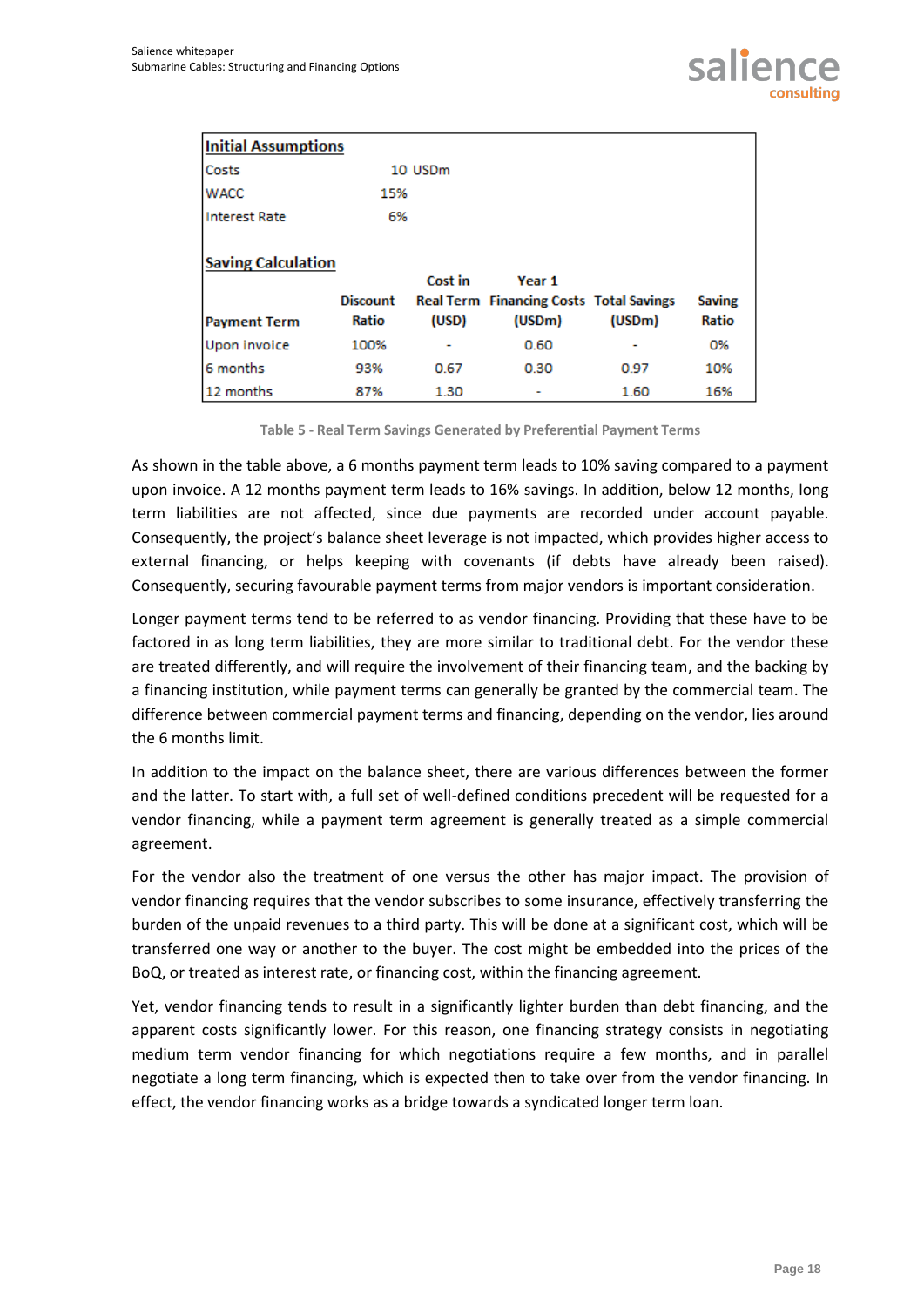

#### Documentary Credits

Documentary credits are debts raised from a bank or a financial institution, for the sole purpose of the acquisition of a specific good. Once all terms are agreed, the whole transaction is based on a set of predefined documents that guarantee the right delivery of the request goods, under the agreed conditions.

In practice three parties, the vendor, the buyer and its bank, all sign a joined credit agreement according to which, once the goods have been delivered and the vendor is able to prove it (with a pre-agreed set of documents such as commercial documents, transport documents, bill of landing, etc…), the buyer's bank settles the invoice to the vendors and the buyer records a debt in its books. This type of financing tends to be easier to raise as the financial institution knows in advance what the funds are used for as it is paying the supplier directly. In a traditional loan, the lender provides funding on the back of a business plan, and therefore takes a higher operational risk, as nothing except covenants prevents the funds to be used for SG&A rather than investment. Understandably, since the documentary credit, usually a Letter of Credit, means less risk to the bank, it results in lower financing costs and less complexity.

On the vendor's side, there is no risk since the bank guarantees payment upon delivery (although delayed Letters of Credit might also be used if the buyer wants to cumulate advantageous payment terms and LCs). Consequently, the lower risk will be factored in the BoQ, which should result in a lower price.

#### Pre-sales and IRU down payments

The nature of the submarine cable industry is such that a new cable generally responds to an existing need, due to either a new route or additional capacity needed on existing undersupplied route. Therefore it is not uncommon to secure pre-sales of large amount of capacity several months before cable RFS. Commercial agreements can then be reached, following which preferred pricing is offered against early down-payments. These down-payments will reduce the need for financing by the same amount, thus reducing financing costs. Consider a 5% financing cost over 5 years and a USD 10m down payment: this will reduce the financing cost by approximately USD 2m in real terms, i.e. 20%. This implies that the same level of discount can be given during the pre-sale negotiations.

In addition to pre-sales and following the cable RFS, the operator should concentrate on selling long term IRUs rather than leases. In a typical IRU commercial agreement, the buyer settles the full amount of the long term lease equivalent in a few payments, and in any case within one year from agreement.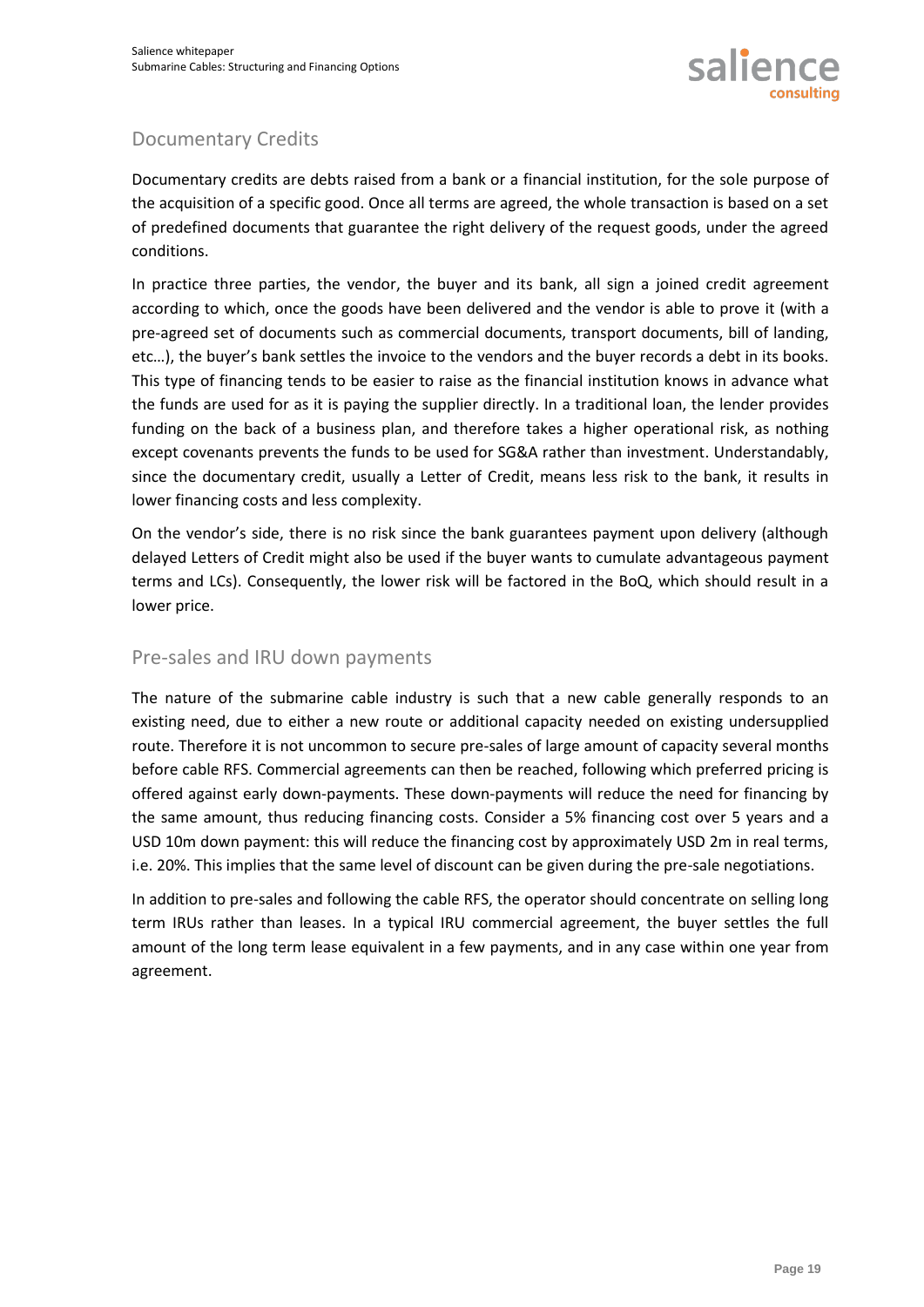

### **Conclusion**

There are various options for ownership and funding structures that could be considered as explained in the previous sections. Each new subsea venture should seek to balance the following strategic levers according to the objectives it aims to achieve:

- Maximise financial returns for the initial shareholders
- Minimise upfront funding commitments
- Manage the right level of management control
- Limit exposure and gain early solution of various regulatory limitations
- Gather appropriate political influence
- De-risk the business case by achieving some pre-commitment from landing partners and down payment for the pre-commitment
- Partner with a transit capacity provider SPV for onward routes
- Leverage by debt funding, calculating optimal leverage through financial engineering
- Balance leveraging of the project versus leveraging shareholders/consortium members

As with the examples given in the paper, the specific analysis that each project initiator will have to go through could results in a hybrid model where ownership is split between an SPV of private/public investors and indirect users of capacity.

Additional partners can be brought to the project following different types of agreements:

- Landing parties with minority equity in the project
- Large accounts with preferential rates against commitment and upfront payments
- Financial institutions as passive investors
- Government entities for local support

In any case, the structure of the project, as well as its financing must be addressed very early, as these are keys to the success of a submarine cable venture, even before a stable business plan, as History as shown in the major project failures.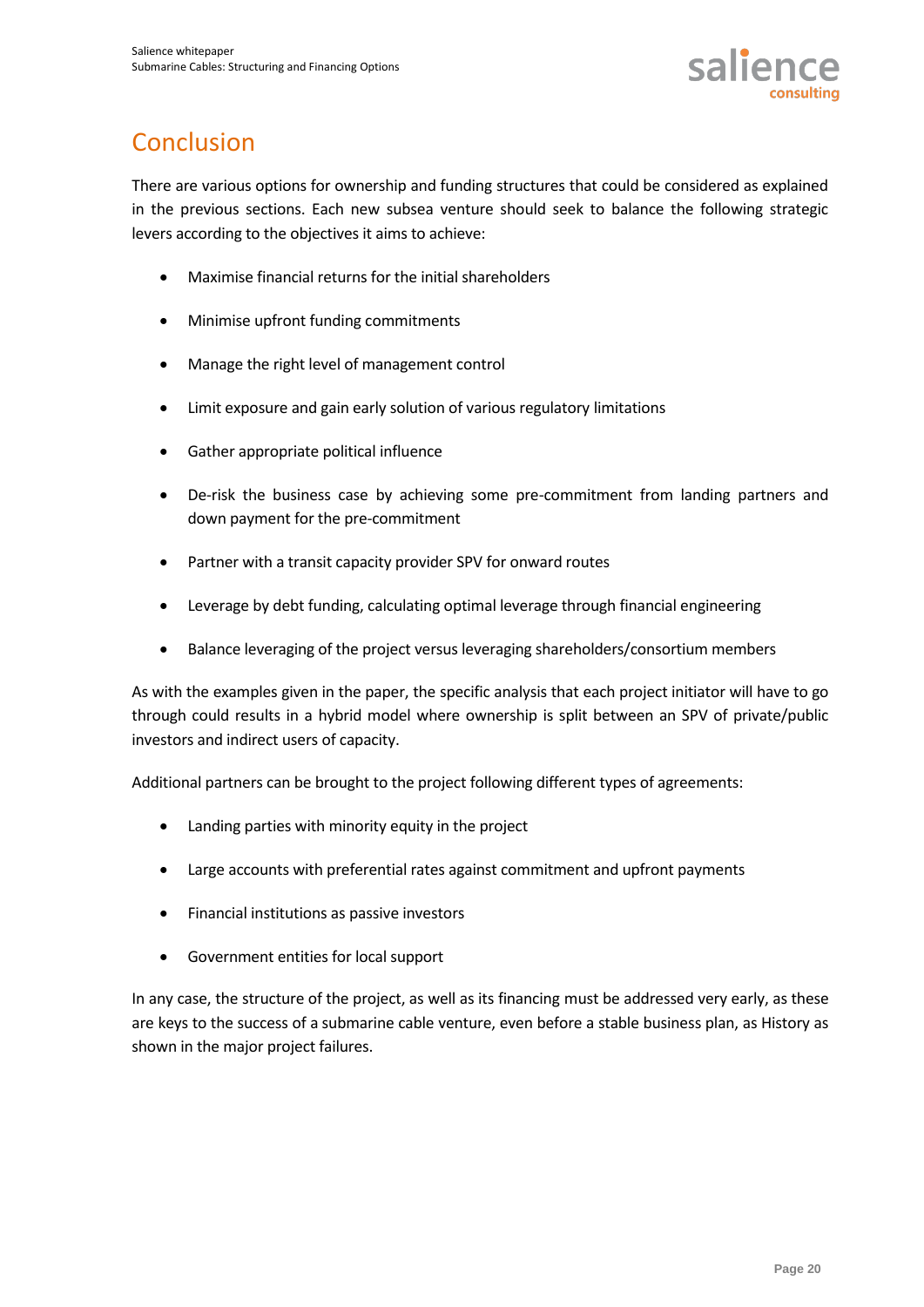

### Authors



#### Dominique Reverdy, Associate Partner

Dominique is a senior consultant with over 15 year successful delivery in financial, strategic, managerial and technical roles for operators and consultancies. Expertise in finance management, business and financial planning, business strategy and valuation, cost recovery.

Dominique worked for MTN in Dubai in the Group Wholesale and Finance division and as Senior Manager for M&A activities at Etisalat. Before that he was Head of Treasury for Watanya Algeria and has also spend number of years as a management consultant advising on economic issues.

He is has and Advance Diploma of Management Accounting from CiMA, an MBA in International Business from Instituto de Empressa and a MSc in Communication Systems from university of Wales.



#### Ivan Skenderoski, Managing Partner

Ivan has more than ten years of experience working in the telecoms sector across Europe, East Asia and the Middle East. Ivan has acted as a senior manager for operators in the Middle East region to deliver a national broadband strategy in Saudi Arabia and to lead on developing the business case, company start up and investment strategy for a Qatar based cable operator.

Prior to that Ivan held various roles in BT ranging from Principal consultant, Specialist Consultant working on Global Next Generation Network (NGN), Fibre Access and Services transformation projects in the UK, Singapore and India, responsible for setting up and heading BT's Asian Innovation Team in Malaysia. Ivan is regular speaker at telecom conferences on the subject of broadband strategies.